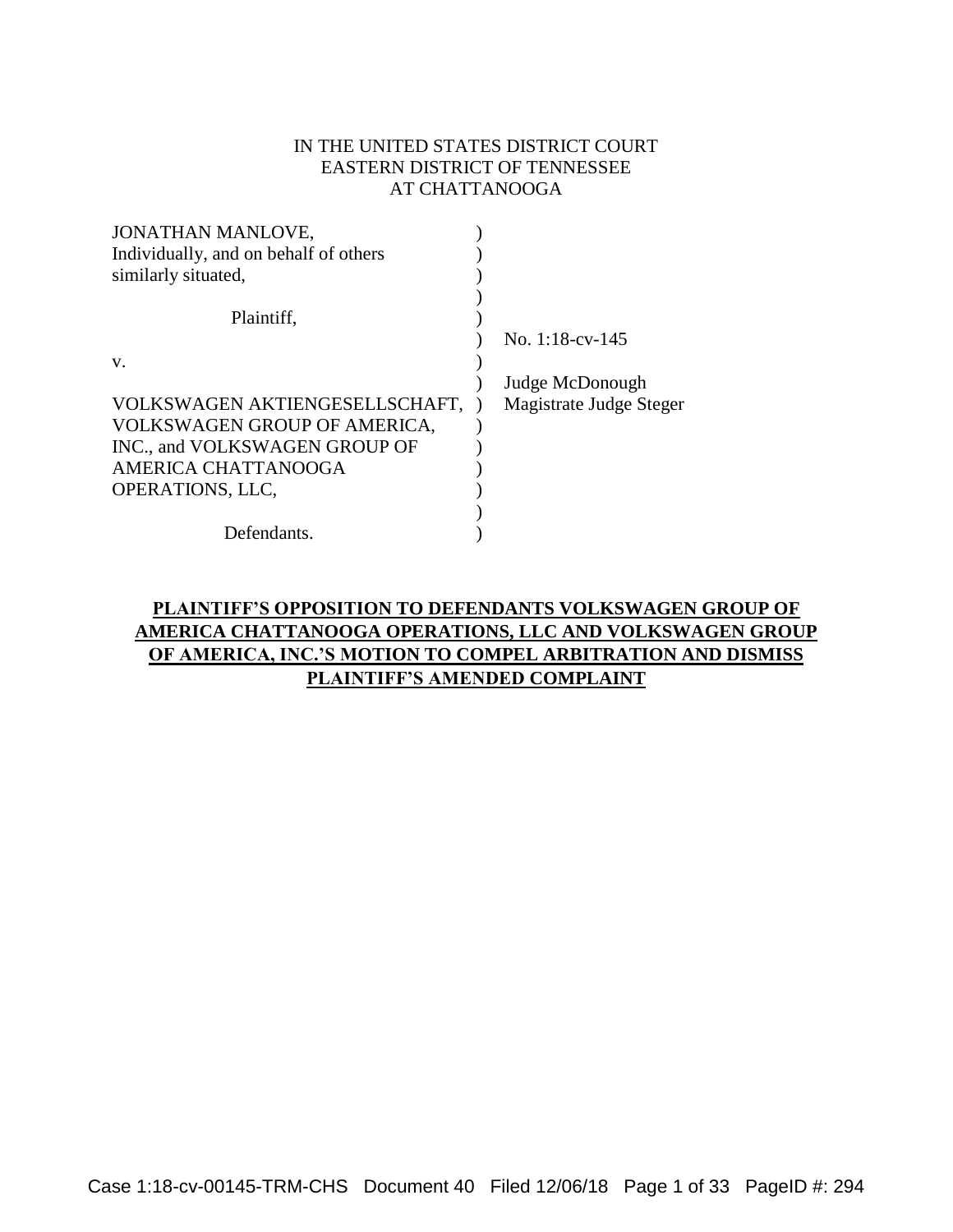# **Table of Contents**

| I.   |                                                                                                                                                                    |
|------|--------------------------------------------------------------------------------------------------------------------------------------------------------------------|
| II.  |                                                                                                                                                                    |
|      | A. The Plain Language of the Arbitration Agreement Allows Plaintiff to Seek Any Injunctive                                                                         |
|      | 1. Section 2 of the Agreement Forbids Any Interpretation That Would Restrict the Parties                                                                           |
|      | The Agreement Expressly Permits Court Actions for Permanent Injunctive Relief 11<br>2.                                                                             |
|      | Courts Routinely Hold Defendants to the Terms of Express Carve-Outs Similar to those<br>3.                                                                         |
|      | 4.                                                                                                                                                                 |
|      | B. Defendants' Bare Preference for a Bilateral "Arbitration Process" for Employee Claims<br>Does Not Prevent Plaintiff From Pursuing Injunctive Relief in Court 17 |
|      | C. Nothing in the Plain Language of the Agreement or the Law Prevents Plaintiff From                                                                               |
|      | D. Plaintiff's Proposed Class and Collective Injunctive Relief is the Preferred Procedure for                                                                      |
|      | E. At a Minimum, Plaintiff is Entitled to Seek Preliminary Injunctive Relief on a                                                                                  |
|      | F. This Court Has Authority to Resolve the Current Dispute Over Arbitrability 22                                                                                   |
| III. |                                                                                                                                                                    |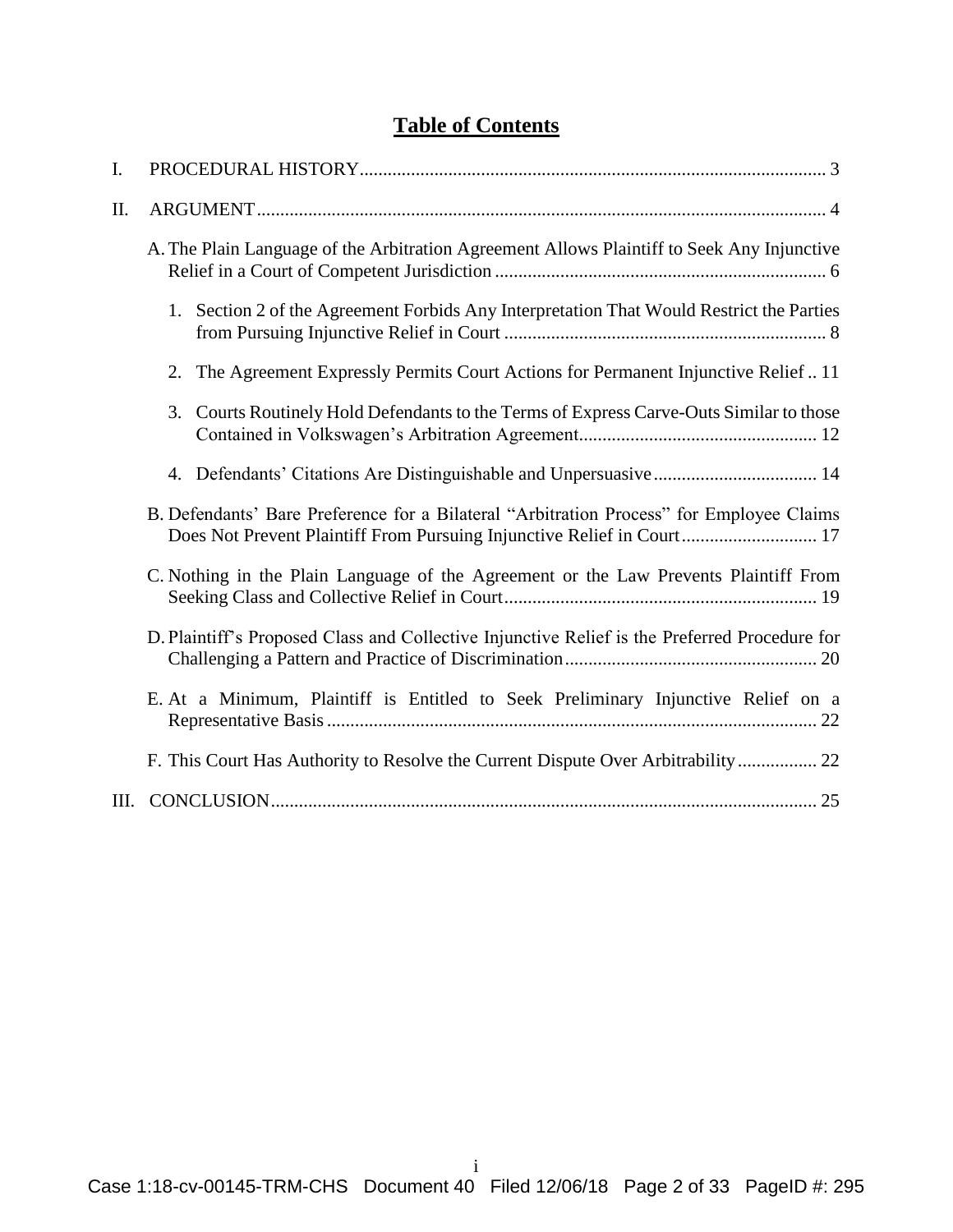# **Table of Authorities**

# **Cases**

| AT & T Techs., Inc. v. Commc'ns Workers of Am.,             |
|-------------------------------------------------------------|
| Bd. of Trustees of Metrohealth System v. Eramed, LLC,       |
| Best Effort First Time, LLC v. Southside Oil, LLC,          |
| Blankenship v. Superior Controls, Inc.,                     |
| Bratt Enterprises, Inc. v. Noble Int'l Ltd.,                |
| Canton Cotton Mills v. Bowman Overall Co.,                  |
| Cinpres Gas Injection Ltd. v. Volkswagen Grp. of Am., Inc., |
| Coleman v. Gen. Motors Acceptance Corp.,                    |
| Compuserve, Inc. v. Vigny Int'l Fin. Ltd.,                  |
| Dean Witter Reynolds, Inc. v. Byrd,                         |
| E.E.O.C. v. Waffle House, Inc.,                             |
| Ford v. Syneron, Inc.,                                      |
| Gilmer v. Interstate/Johnson Lane Corp.,                    |
| Granite Rock Co. v. Int'l Bhd. of Teamsters,                |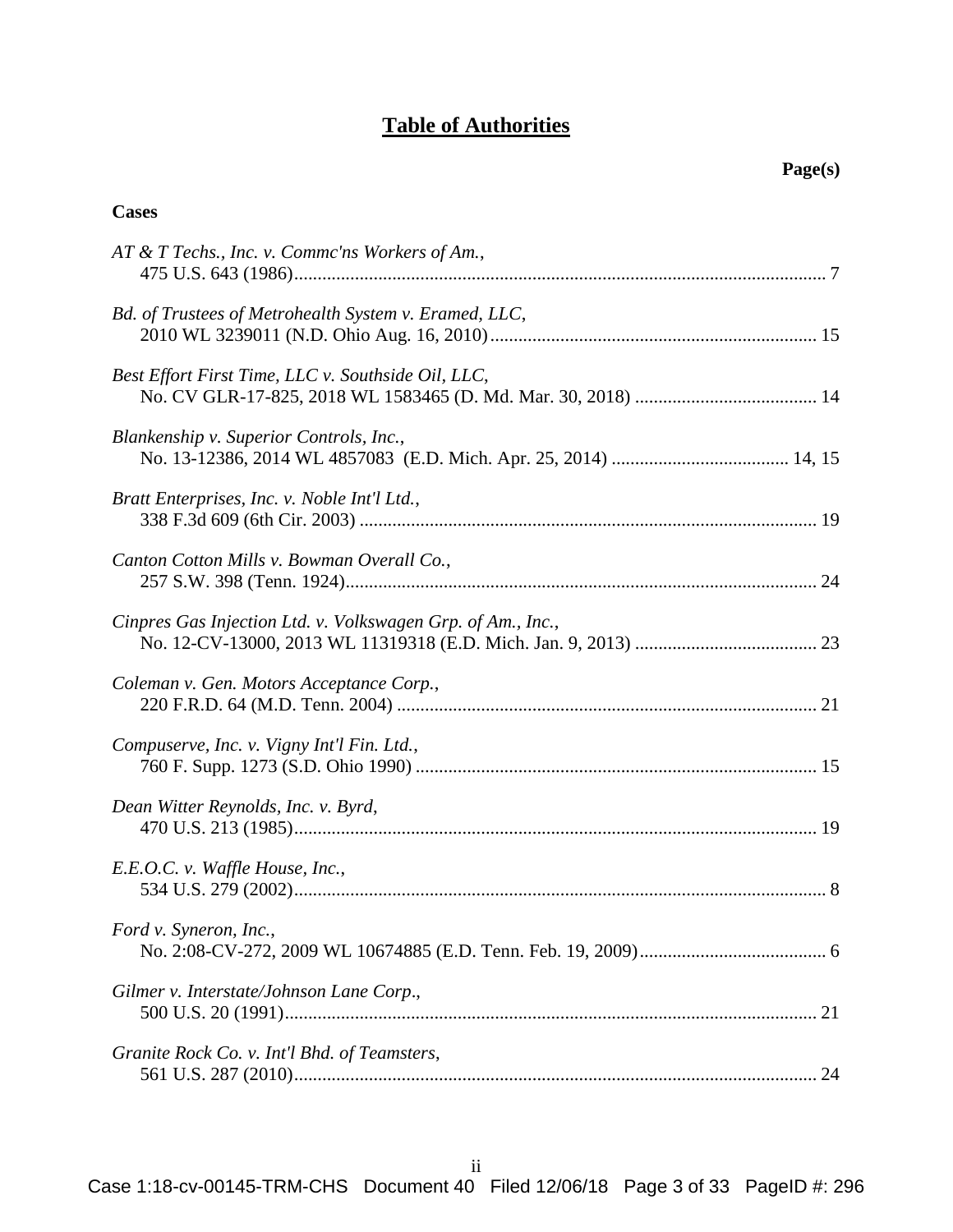| Hilton v. Midland Funding, LLC,                                                                                                            |  |
|--------------------------------------------------------------------------------------------------------------------------------------------|--|
| Hoffmann-LaRoche, Inc. v. Sperling,                                                                                                        |  |
| Int'l Bhd. of Teamsters v. U.S.,                                                                                                           |  |
| KWD River City Investments, L.P. v. Ross Dress For Less, Inc.,                                                                             |  |
| Maggart v. Almany Realtors, Inc.,                                                                                                          |  |
| Med. Creative Techs. v. Dexterity Surgical, Inc.,                                                                                          |  |
| Nexteer Auto. Corp. v. Korea Delphi Auto. Sys. Corp.,                                                                                      |  |
| Patton v. Volkswagen Grp. of Am. Chattanooga Operations, LLC,<br>No. 1:16-CV-327-TAV-CHS, 2017 WL 1288677 (E.D. Tenn. Apr. 6, 2017) 24, 25 |  |
| PBS Coal, Inc. v. Hardhat Min., Inc.,                                                                                                      |  |
| Penley v. NPC Int'l, Inc.,                                                                                                                 |  |
| PowerShare, Inc. v. Syntel, Inc.,                                                                                                          |  |
| Remy Amerique, Inc. v. Touzet Distribution, S.A.R.L.,                                                                                      |  |
| Royal Ins. Co. of Am. v. Orient Overseas Container Line Ltd.,                                                                              |  |
| Senter v. Gen. Motors Corp.,                                                                                                               |  |
| Smith v. Altisource Sols.,                                                                                                                 |  |
| State of N.Y. v. Oneida Indian Nation of New York,                                                                                         |  |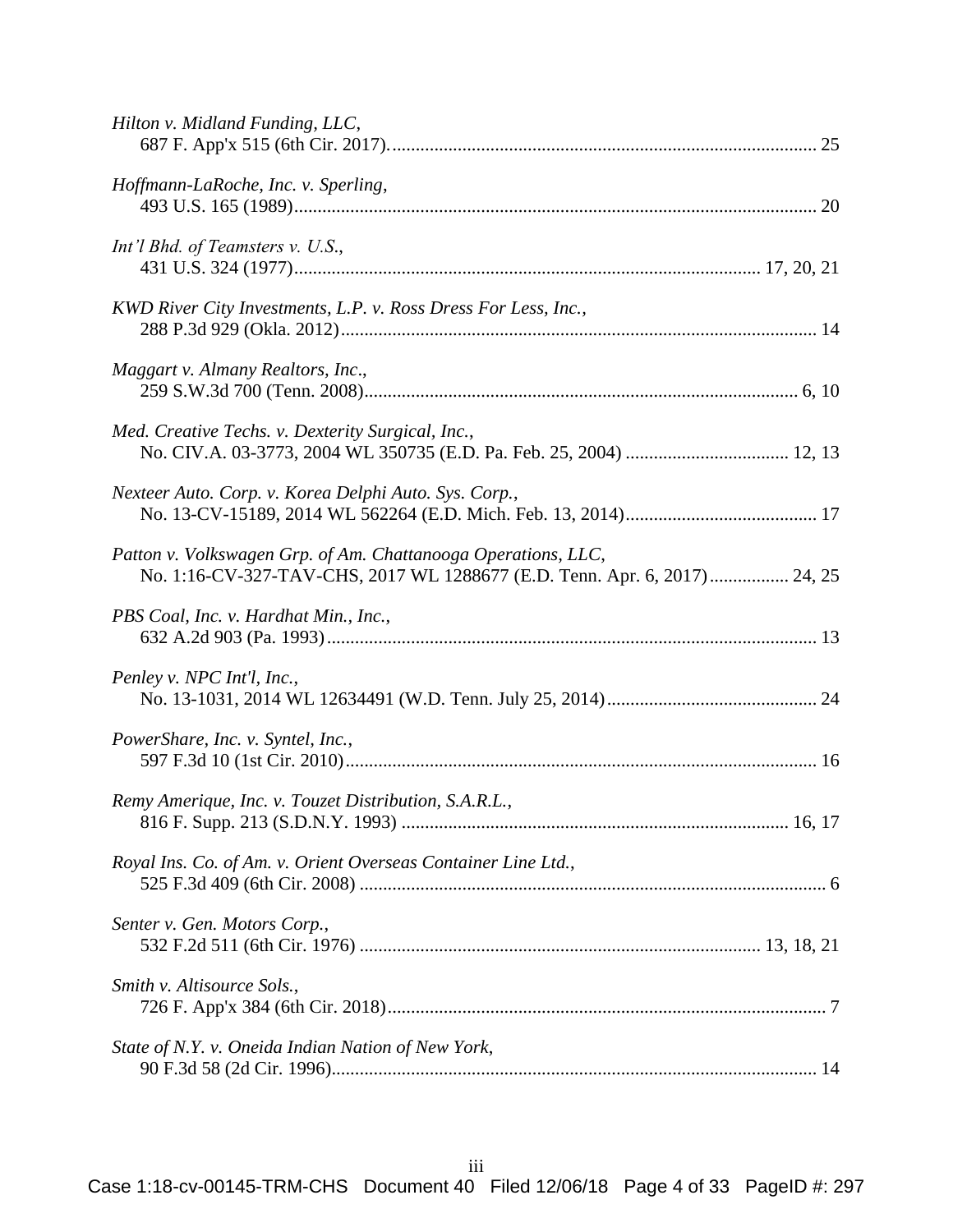| Stolt-Nielsen S.A. v. AnimalFeeds Int'l Corp.,                                                                           |  |
|--------------------------------------------------------------------------------------------------------------------------|--|
| Sturges v. Crowinshield,                                                                                                 |  |
| Taylor v. Butler,                                                                                                        |  |
| Tennessee Imports, Inc. v. Filippi,                                                                                      |  |
| Thiessen v. GE Capital Corp.,                                                                                            |  |
| Trustees of Univ. of Pennsylvania v. Aetna Inc.,<br>No. 3023 EDA 2012, 2013 WL 11250743 (Pa. Super. Ct. Nov. 1, 2013) 14 |  |
| Turi v. Main St. Adoption Servs., LLP,                                                                                   |  |
| U.S. Bank, N.A. v. Tennessee Farmers Mut. Ins. Co.,                                                                      |  |
| United States ex rel. Welch v. My Left Foot Children's Therapy, LLC,                                                     |  |
| United States v. Butler,                                                                                                 |  |
| United States v. Donovan,                                                                                                |  |
| Univ. of Texas v. Camenisch,                                                                                             |  |
| Vargo v. Lincoln Brass Works, Inc.,                                                                                      |  |
| Volt Info. Scis., Inc. v. Bd. of Trs. of Leland Stanford Junior Univ.,                                                   |  |
| Watson Wyatt & Co. v. SBC Holdings, Inc.,                                                                                |  |
| West v. Shelby Cty. Healthcare Corp.,                                                                                    |  |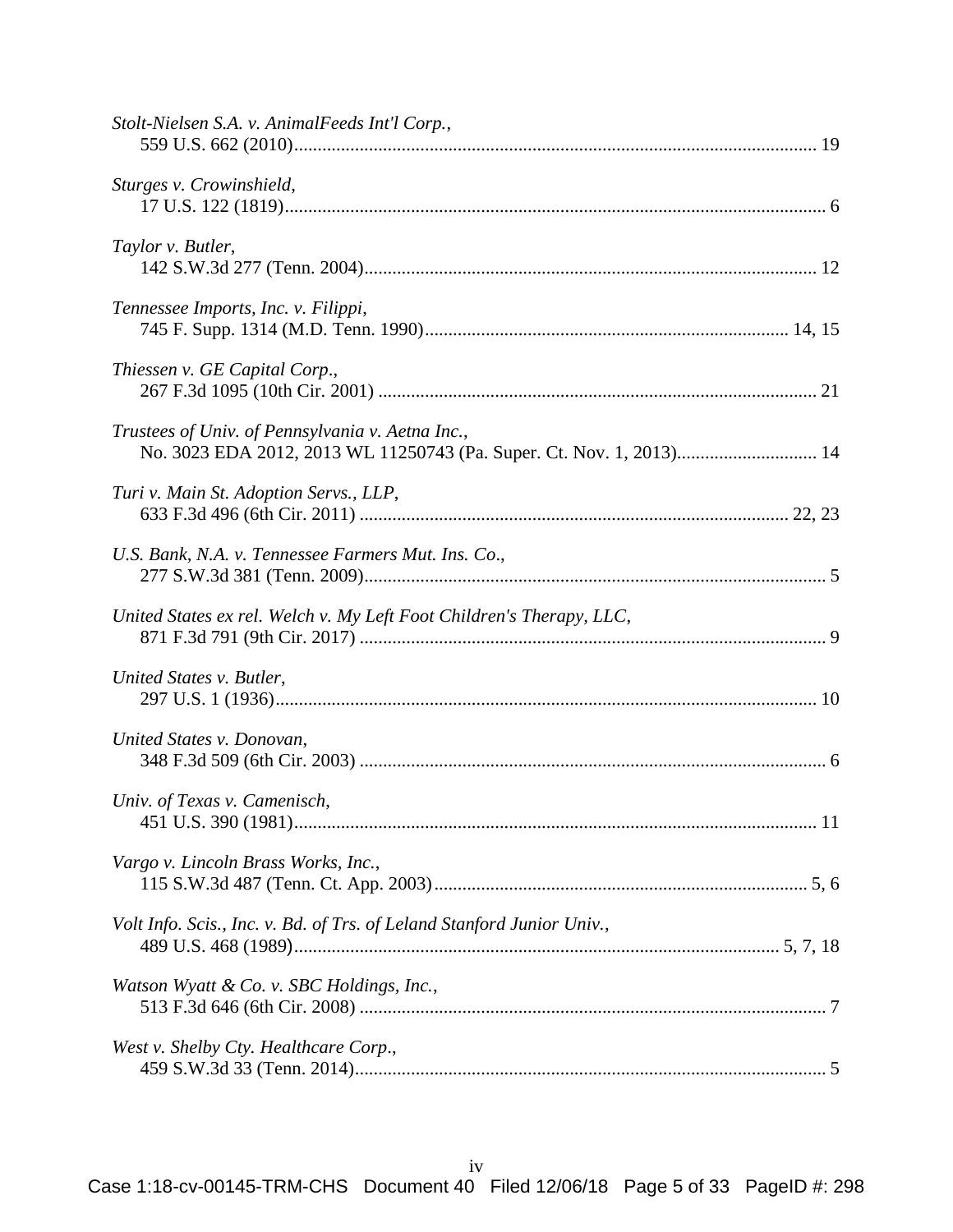# **Statutes**

# **Rules**

# **Other Authorities**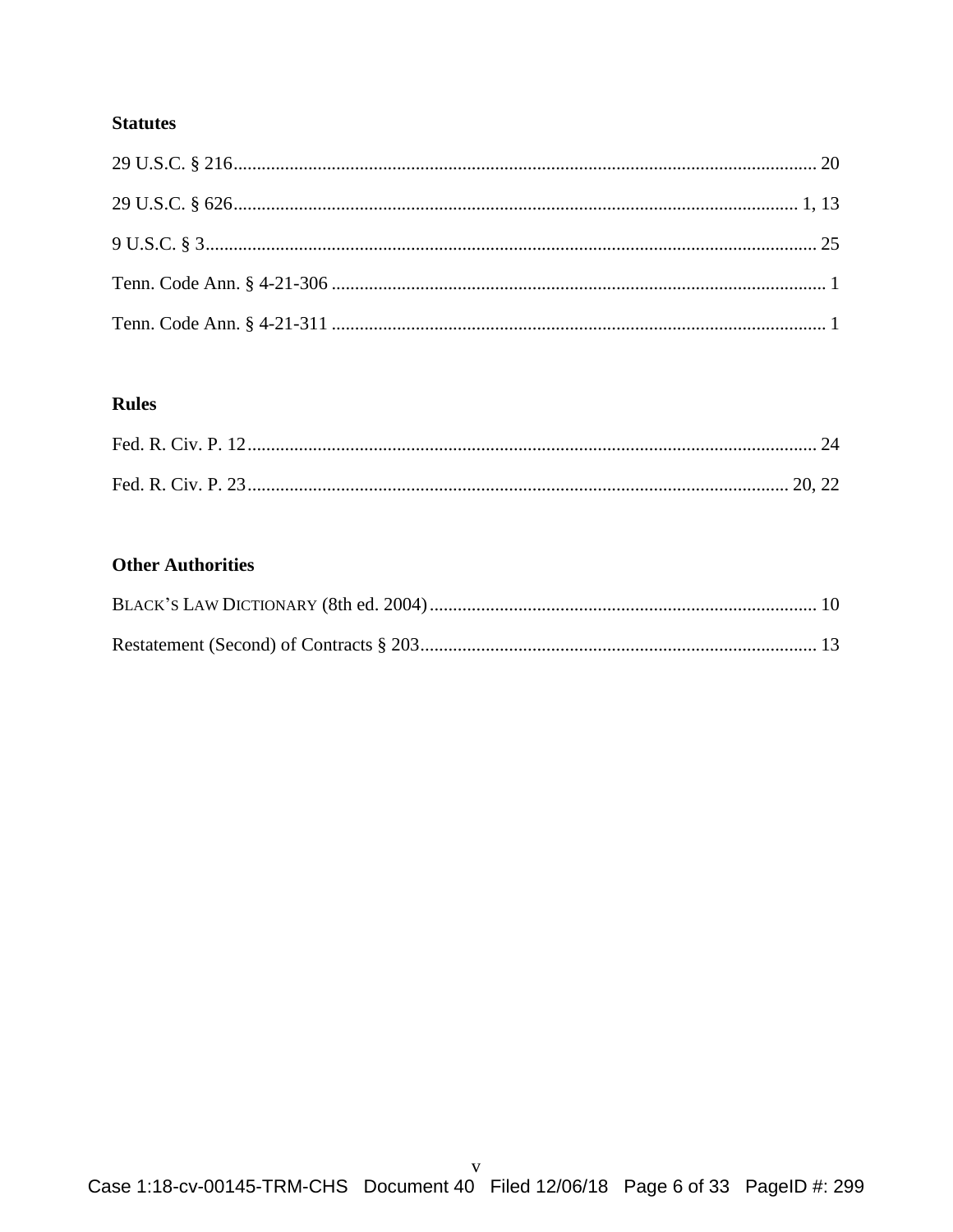This is a class and collective action for injunctive relief against Volkswagen's "Pact for the Future," a self-professed policy and scheme to phase out employees over the age of fifty and thereby achieve a "younger, slimmer" workforce. Volkswagen's Pact is designed to push older workers into early retirement by any means necessary—demotions, transfers, or any other adverse treatment. The Age Discrimination in Employment Act ("ADEA") and Tennessee Human Rights Act ("THRA") both provide for injunctive relief against this policy and practice of discriminating against older workers. *See* 29 U.S.C. § 626(c)(1) ("Any person aggrieved may bring a civil action in any court of competent jurisdiction for such legal or equitable relief as will effectuate the purposes of this chapter"); Tenn. Code Ann. §§ 4-21-306; 4-21-311(b) (in a THRA action, "the court may issue any permanent or temporary injunction, temporary restraining order, or any other order"). However, absent court intervention, the class lacks an adequate and effective remedy to block Volkswagen's Pact and stop its discriminatory class-wide practices. Absent appropriate declaratory and injunctive relief, such individual arbitrations are likely to result in inconsistent determinations and sporadic, patchwork retrospective enforcement of the law.

Volkswagen openly acknowledged the value of judicial proceedings on injunctive relief by expressly carving out all such relief from the Arbitration Agreement it imposed on Plaintiff Manlove and other U.S. workers. But Volkswagen now essentially argues that it did not mean what it wrote when it unequivocally preserved the ability to seek such relief in court, and takes the position that pursuing injunctive relief in court is "good for me but not for thee." These arguments should not bear fruit. Volkswagen is saddled with its choices and is bound by the plain language of its own contract.

Defendants thus attempt to create a dispute where none exists. Volkswagen drafted a threepage Agreement to Arbitrate dictating the boundaries of the parties' obligations. *See* Exhibit A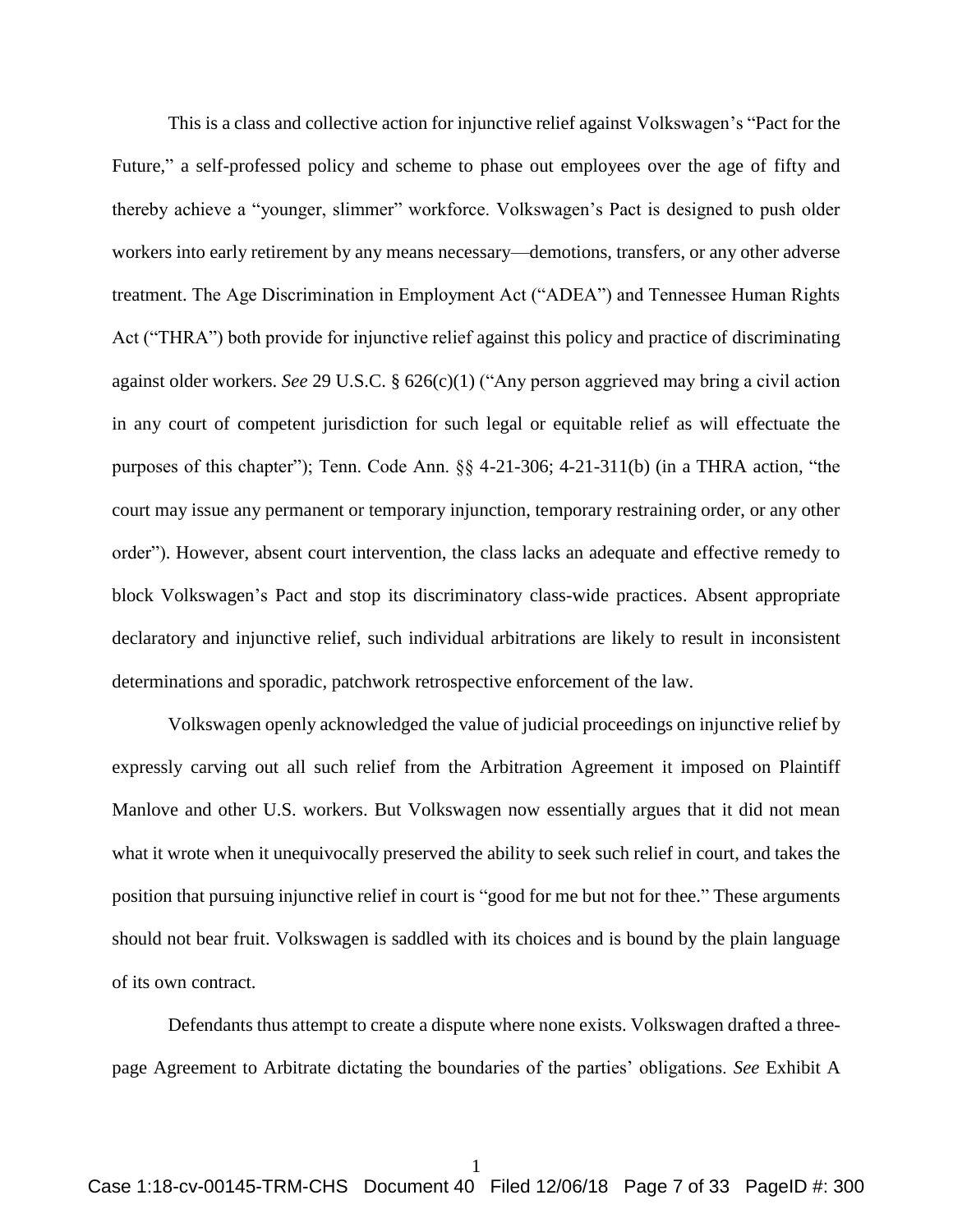attached hereto (the "Agreement"). In two separate provisions, Volkswagen included unambiguous language that **nothing** in the Agreement shall be interpreted or construed "to **restrict or prevent either party**" from seeking injunctive relief—including both temporary and permanent injunctions—in a court of competent jurisdiction. *See* Agreement §§ 2, 5 (emphasis added). Now that Plaintiff has elected to exercise his rights under the law and the terms of the Agreement, Volkswagen seeks a unilateral *post hoc* modification of the parties' contract. Volkswagen's attempt to curtail Plaintiff's and the class' rights through a judicial do-over is foreclosed by the full weight and authority of the law.

Volkswagen bases its Motion on what amount to generic gripes that it, as the drafter, did not strip away Plaintiff's constitutional and statutory right to pursue relief in court as thoroughly as it had hoped. Volkswagen now asks this Court to rewrite the Agreement to mean what it *wishes*, in hindsight, it had drafted. In essence, it maintains that the provisions of the Agreement requiring arbitration are clear and unambiguous, while those exempting injunctive relief and permitting the parties to pursue such relief in Court should be interpreted away. In support, Volkswagen relies on out-of-district opinions interpreting different language found in other arbitration agreements. Such opinions provide no assistance to Defendants, because the parties' Agreement must be construed in accordance with its terms. Arbitration is a strict matter of consent, and Volkswagen cannot ask the Court to bend over backwards to provide additional rights to Volkswagen and to require Plaintiff and the class to arbitrate matters—i.e. the propriety of injunctive relief—they have never agreed to arbitrate.

The Court should decline Volkswagen's invitation to blue pencil the Agreement in its favor and should accordingly deny Defendants' Motion to compel arbitration and to dismiss this case.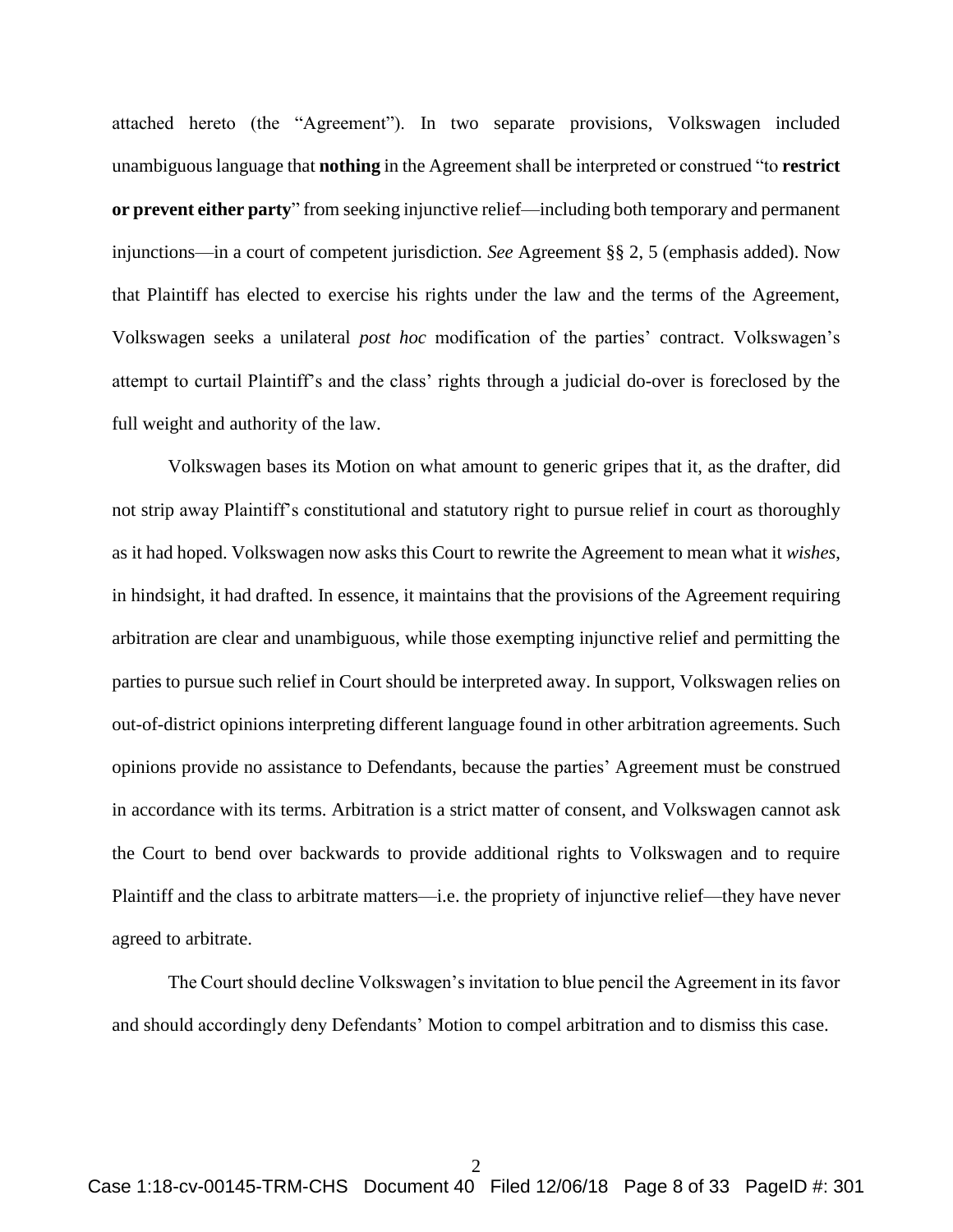### <span id="page-8-0"></span>**I. PROCEDURAL HISTORY**

 $\overline{a}$ 

On June 29, 2017, Plaintiff filed a Class and Collective Action Complaint against Defendants Volkswagen Aktiengelsellschaft ("VW AG"), Volkswagen Group of America, Inc. ("VWGoA"), and Volkswagen Group of America Chattanooga Operations, LLC ("VW Chattanooga"), (collectively "Volkswagen" or the "Company"). On September 18, 2018, Plaintiff filed an Amended Complaint, the current operative complaint. Dkt. 12 ("Compl."). Plaintiff pursues injunctive relief under the ADEA and THRA on behalf of himself and similarly-situated employees in the United States. *See* Compl. Counts I-II. Plaintiff and the class members do not seek a determination of damages or any monetary awards. *See id*.

Plaintiff alleges that Volkswagen has adopted and executed an ongoing policy and practice of age discrimination at the direction of parent company VW AG. *See* Compl. ¶ 5, 10, 66. In November 2016, VW AG launched a global policy, known as TRANSFORM 2025+, meant to transform the Company in the wake of the diesel-emission scandal. *See id*. ¶ 23. As part of this initiative, VW AG announced a so-called Pact for the Future under which older employees would be driven from the Company's management ranks either through an early retirement scheme or "natural fluctuations." *Id*. ¶¶ 24-25. <sup>1</sup> Of the 30,000 older employees to be purged under the Pact, about 7,000 would be in North and South America. *Id*. ¶ 25. Shortly after this announcement, Volkswagen reorganized VW Chattanooga's executive leadership team. Most notably, VW AG dispatched a new head of Human Resources from the parent company in Germany. *Id*. ¶ 27. It may readily be inferred that VW AG sought to place its stamp on its U.S. subsidiary and implement the Pact in the Chattanooga facility.

Within a few months, Plaintiff fell victim to Defendants' discriminatory policy and plan.

 $1$  Thus, the program's euphemistic label refers to the fact that lower and middle managers over the age of fifty were deemed part of the Company's past but not its "Future."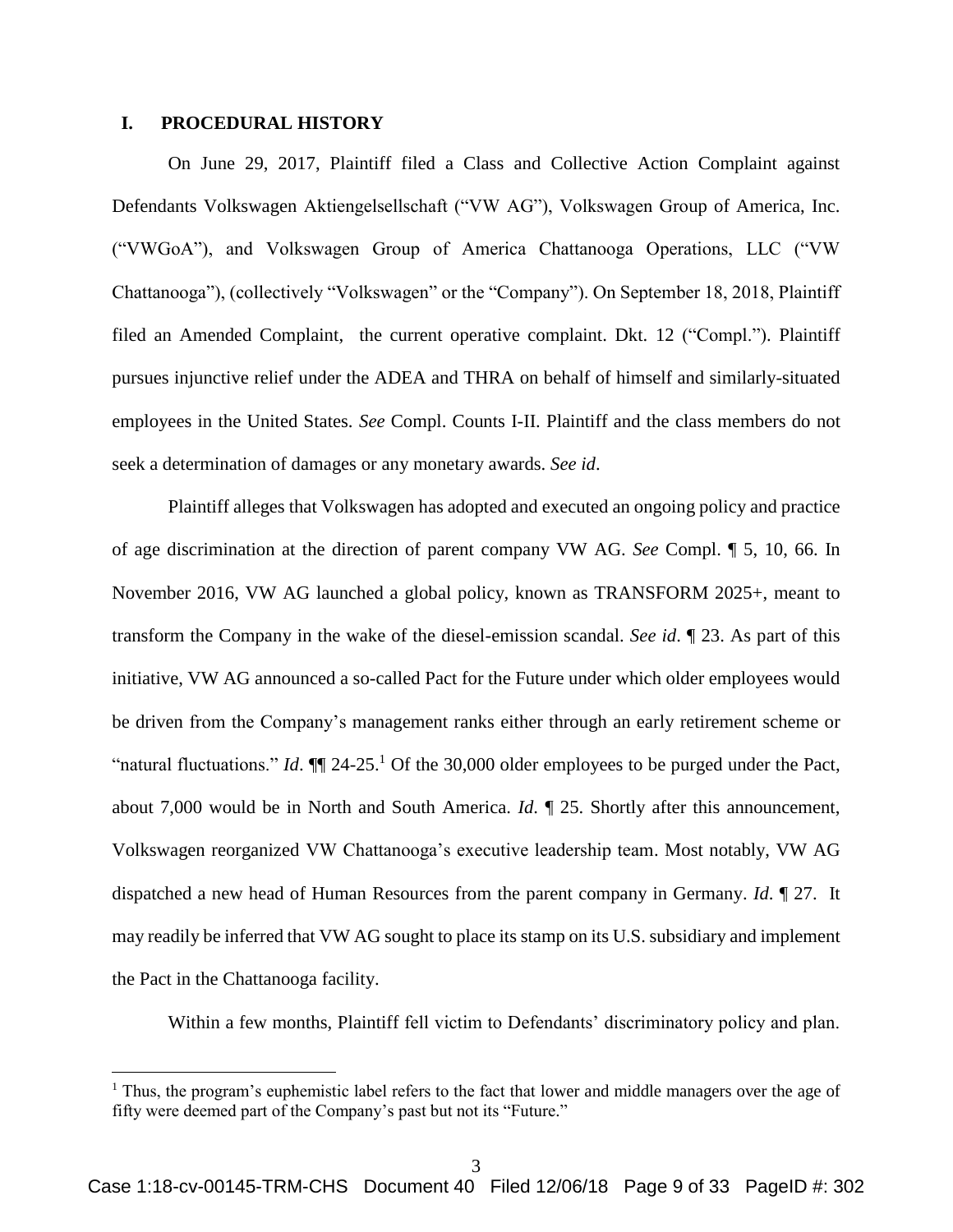Volkswagen inexplicably demoted Mr. Manlove of its management ranks—from grade-9 Assistant Manager to grade-6 Supervisor—and transferred him out of the In-House Logistics Department. Another employee in Logistics over the age of fifty was similarly affected. *Id*. ¶ 49. Since then, Volkswagen has taken additional actions to target Mr. Manlove and induce him and his similarly-situated peers age fifty and older to leave the Company.

On October 30, 2018, Defendants moved to dismiss, or in the alternative stay, Plaintiff's Amended Complaint on the basis of the Agreement. *See* Dkts. 29-30. Volkswagen argues that Plaintiff is prevented from pursuing an action for injunctive relief in this Court because he agreed to submit his claims exclusively to an arbitrator. Dkt. 30. On November 8, 2018, this Court held an initial case management conference and heard preliminary statements about the issues in controversy in this matter, including the question of arbitration. *See* Dkt. 27. The parties' next case management conference is set for February 11, 2019. *See* Dkt. 36.

On December 6, 2018, Plaintiff moved for preliminary injunctive relief preventing the implementation of the Pact for the Future. Dkt. 37. In support, Plaintiff details the continued discrimination he has suffered since filing this action, and the irreparable harm that he and the class members face if Volkswagen is allowed to carry out its discriminatory policies during the pendency of this action. *See id*. Plaintiff seeks to restore and preserve the status quo while the class' allegations of systemic discrimination under the Pact are resolved on the merits.

Plaintiff now files this Opposition to Volkswagen's Motion. As set forth below, the Agreement contains unambiguous language expressly excluding claims for injunctive relief from mandatory arbitration. Consequently, Volkswagen's Motion should be denied.

#### <span id="page-9-0"></span>**II. ARGUMENT**

Volkswagen claims that its Agreement should be construed in favor of arbitration of the parties' dispute, but its argument rests on distortions of the Agreement and of applicable law. It is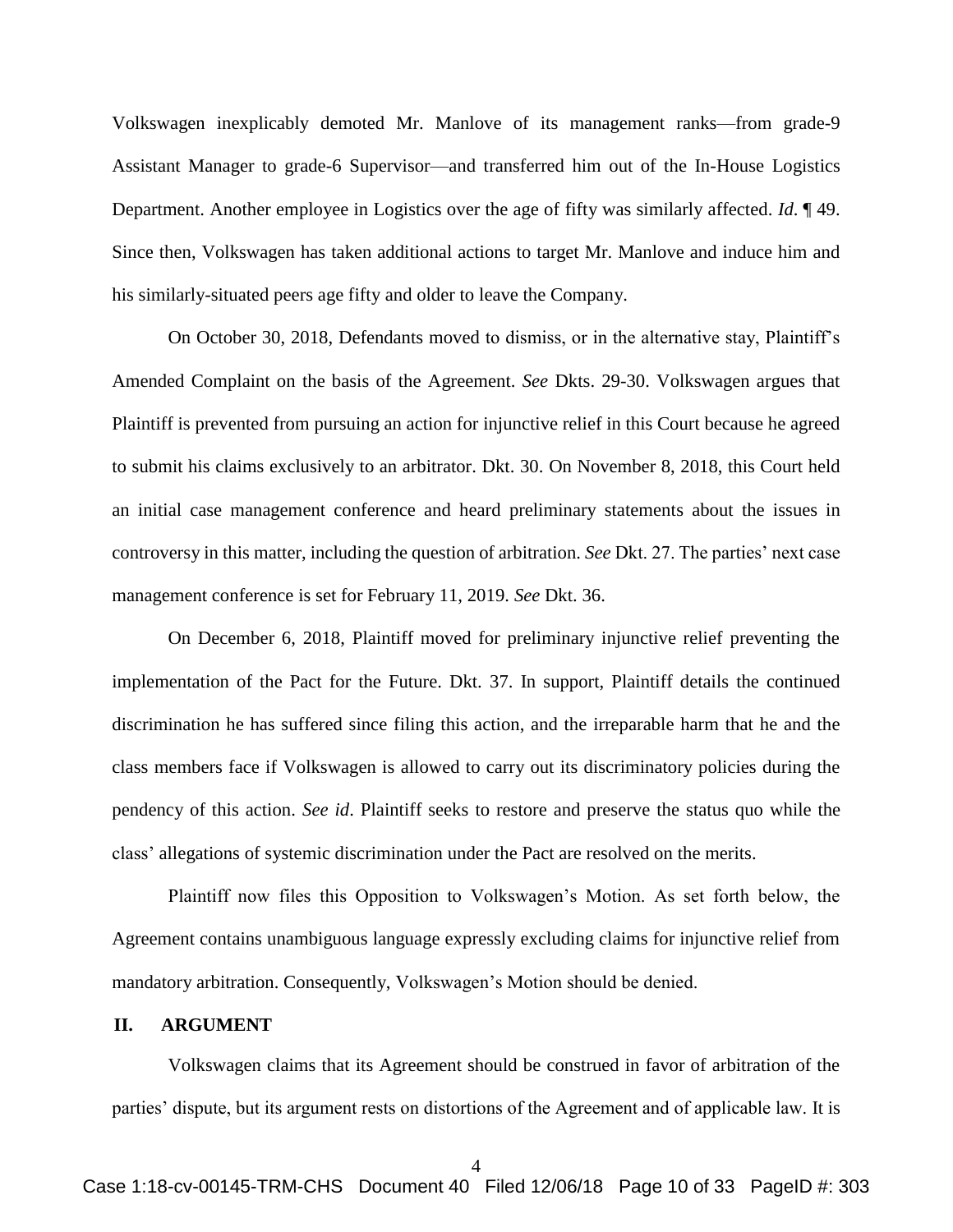axiomatic that arbitration is a matter of consent and that parties cannot be compelled to arbitrate any matters that they have not agreed to arbitrate. *See, e.g*., *Volt Info. Scis., Inc. v. Bd. of Trs. of Leland Stanford Junior Univ.*, 489 U.S. 468, 479 (1989). Under basic Tennessee contract law, consistent with the Federal Arbitration Act ("FAA"), contracts must be enforced according to the plain meaning of their terms. *See, e.g.*, *West v. Shelby Cty. Healthcare Corp*., 459 S.W.3d 33, 42 (Tenn. 2014) ("If the contractual language is clear and unambiguous, the literal meaning of the contract controls the dispute, and the language used in the contract is construed using its 'plain, ordinary, and popular sense.'") (citations omitted); *U.S. Bank, N.A. v. Tennessee Farmers Mut. Ins. Co*., 277 S.W.3d 381, 386 (Tenn. 2009) ("Absent fraud or mistake, the terms of a contract should be given their plain and ordinary meaning[.]").

In Tennessee, the law is clear:

The courts **will not make a new contract for parties who have spoken for themselves, and will not relieve parties of their contractual obligations simply because these obligations later prove to be burdensome or unwise**. Thus, when called upon to interpret a contract, the courts will not favor either party. However, when a contract contains ambiguous or vague provisions, these provisions will be construed against the party responsible for drafting them.

*Vargo v. Lincoln Brass Works, Inc.*, 115 S.W.3d 487, 492 (Tenn. Ct. App. 2003) (emphasis added, citations omitted).

Here, Volkswagen drafted an Arbitration Agreement that expressly and unambiguously exempts all proceedings for injunctive relief. *See* Agreement § 2. Not satisfied with this broad carve-out, Volkswagen went on to clarify that "injunctive relief" includes permanent injunctions. *Id.* § 5. This is the most that Plaintiff agreed to—an Agreement that preserved his ability to pursue injunctive relief in court. Accordingly, when Volkswagen adopted an official policy and plan of age discrimination to which he fell victim, Plaintiff opted to utilize this carve-out to seek injunctive relief to block the policy and address its effects. Nothing in the Agreement, and certainly nothing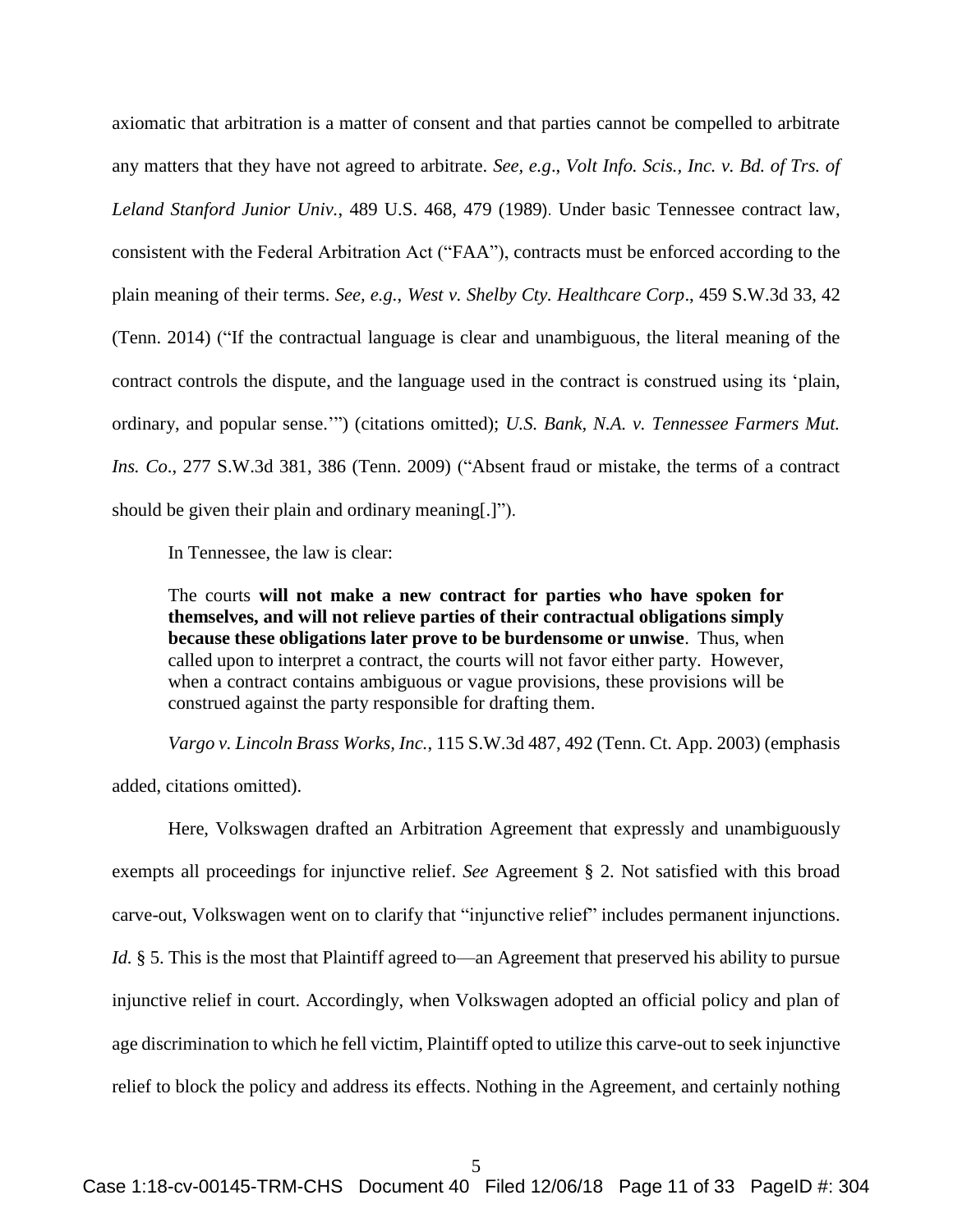in the law, prevents Plaintiff from bringing a representative action for injunctive relief to challenge a systemic pattern and practice of age discrimination.

# <span id="page-11-0"></span>**A. The Plain Language of the Arbitration Agreement Allows Plaintiff to Seek Any Injunctive Relief in a Court of Competent Jurisdiction**

The simplest and most direct way to resolve Volkswagen's Motion is to simply read and apply the straight-forward language of the Agreement. When "the language of the contract is clear and unambiguous, the literal meaning controls the outcome of the dispute." *Maggart v. Almany Realtors, Inc*., 259 S.W.3d 700, 704 (Tenn. 2008); s*ee also United States v. Donovan*, 348 F.3d 509, 512 (6th Cir. 2003) (where, as here, a contract is "clear and unambiguous" on its face, "[t]he intent of the parties is best determined by the plain language of the contract."). 2

Volkswagen attempts to extricate itself from the plain language of the parties' Agreement—an agreement it drafted—despite unambiguous language exempting claims for injunctive relief from mandatory arbitration.<sup>3</sup> Defendants' effort to circumvent basic contract law amounts to little more than an invocation of the "policy favoring arbitration" (Dkt. 30 at 7) and hand-wringing over an alleged attempt to "undermine the very purpose of arbitration." (*Id*. at 5).

 $\overline{a}$ 

<sup>2</sup> *See further Sturges v. Crowinshield*, 17 U.S. 122, 202-203 (1819) ("It would be dangero[us] in the extreme, to infer from extrinsic circumstances, that a case for which the words of an instrument expressly provide, shall be exempted from its operation . . . [I]f . . . the plain meaning of a provision, not contradicted by any other provision in the same instrument, is to be disregarded, because we believe the framers . . . could not intend what they say, it must be one in which the absurdity and injustice of applying the provision . . . would be so monstrous, that all mankind would, without hesitation, unite in rejecting the application."); *Royal Ins. Co. of Am. v. Orient Overseas Container Line Ltd.*, 525 F.3d 409, 421 (6th Cir. 2008) ("If a contract is clear and unambiguous . . . a court should not use extrinsic evidence to attempt to discern the intent of the parties, but rather should determine their intent from the plain language of the contract.'") (citations omitted).

<sup>&</sup>lt;sup>3</sup> To the extent Volkswagen argues that there is some ambiguity, the language of the Agreement should be construed against Volkswagen as the drafter. *See Vargo*, 115 S.W.3d at 492; *Ford v. Syneron, Inc.*, No. 2:08-CV-272, 2009 WL 10674885, at \*4 (E.D. Tenn. Feb. 19, 2009) ("Several federal appellate cases . . . hold that when a term is ambiguous or vague, it is construed against the drafter."). A sophisticated entity such as Volkswagen should not be rewarded for drafting ambiguous terms and then exploiting that ambiguity to the detriment of employees. This is particularly the case where Volkswagen seeks merely to shield facially-unlawful policies from traditional injunctive remedies and thereby perpetuate those policies.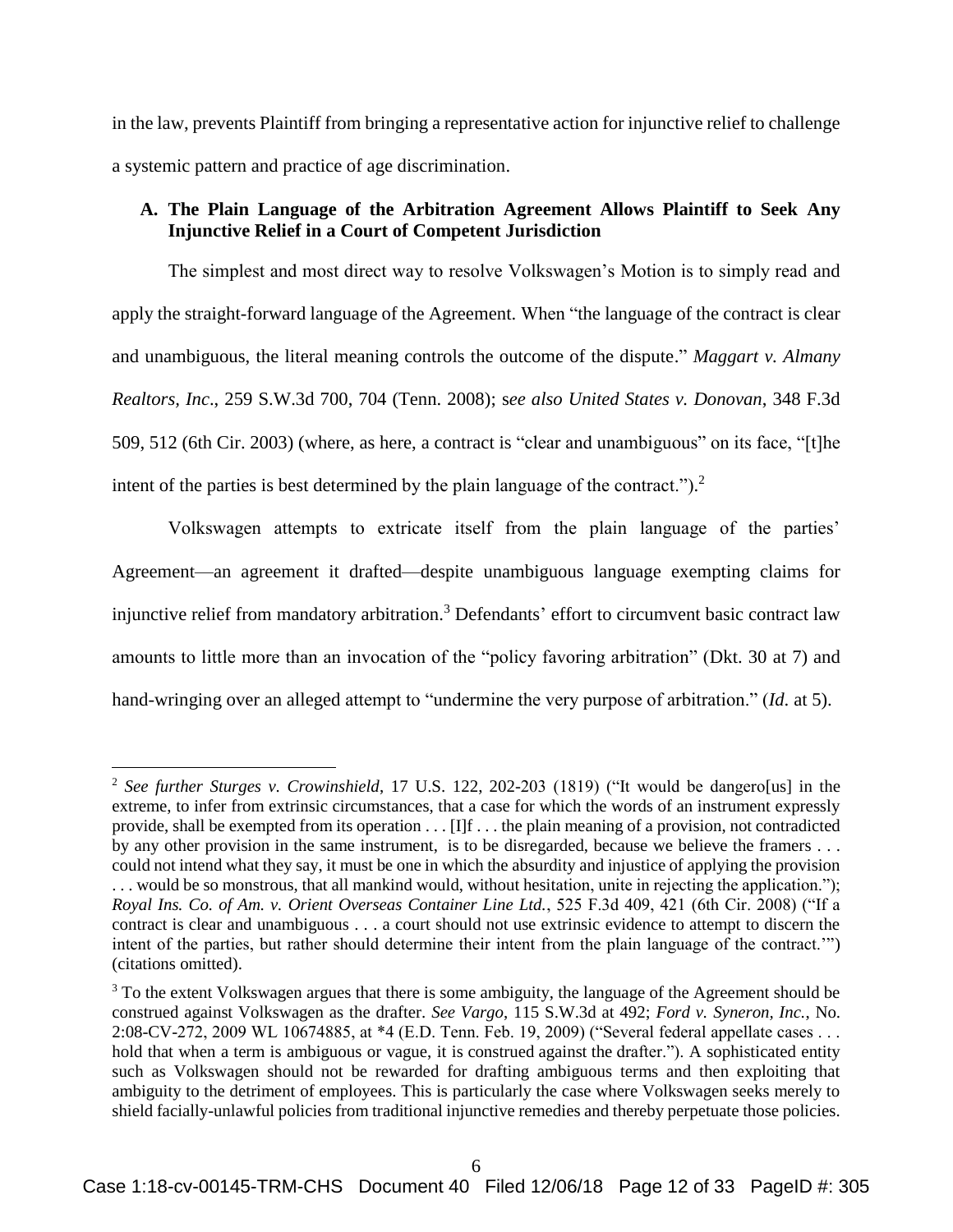Despite Volkswagen's arguments, "it may be said with positive assurance that the arbitration clause is not susceptible of an interpretation that covers the asserted dispute" over the propriety of seeking injunctive relief in court. *AT & T Techs., Inc. v. Commc'ns Workers of Am.*, 475 U.S. 643, 650 (1986). Indeed, Volkswagen included specific instructions on how the Agreement must be interpreted. In two separate locations, the Agreement forbids any interpretation that would require the arbitration of claims for injunctive relief. *See* Agreement, §§ 2, 5. Not only isthe Agreement "not susceptible" to Defendants' proposed interpretation, the Agreement *requires*  just the opposite.

Notwithstanding any policy in favor of arbitration, nothing in the law "require[s] parties to arbitrate when they have not agreed to do so, **nor does it prevent parties who do agree to arbitrate from excluding certain claims from the scope of their arbitration agreement**. It simply requires courts to enforce privately negotiated agreements to arbitrate, like other contracts, in accordance with their terms." *Volt*, 489 U.S. at 478 (emphasis added, citations omitted). As the Sixth Circuit has made clear, "the federal presumption in favor of arbitration **cannot be used as a means of rewriting the arbitration clause to encompass a dispute that the parties did not intend for arbitration** and that the contract does not anticipate." *Smith v. Altisource Sols.*, 726 F. App'x 384, 390 (6th Cir. 2018) (emphasis added). Defendants' Motion necessarily fails because "the contract language they rely on does not demonstrate the parties' intent to submit the dispute in question to arbitration." *Id.* (citation omitted).

Volkswagen acknowledges that "an express provision excluding a specific dispute . . . will remove the dispute from consideration by the arbitrators." Dkt. 30 at 10 (quoting *Watson Wyatt & Co. v. SBC Holdings, Inc.*, 513 F.3d 646, 650 (6th Cir. 2008)). Yet, Defendants brush aside the express provision present in its own Agreement. Volkswagen dismisses the carve-out for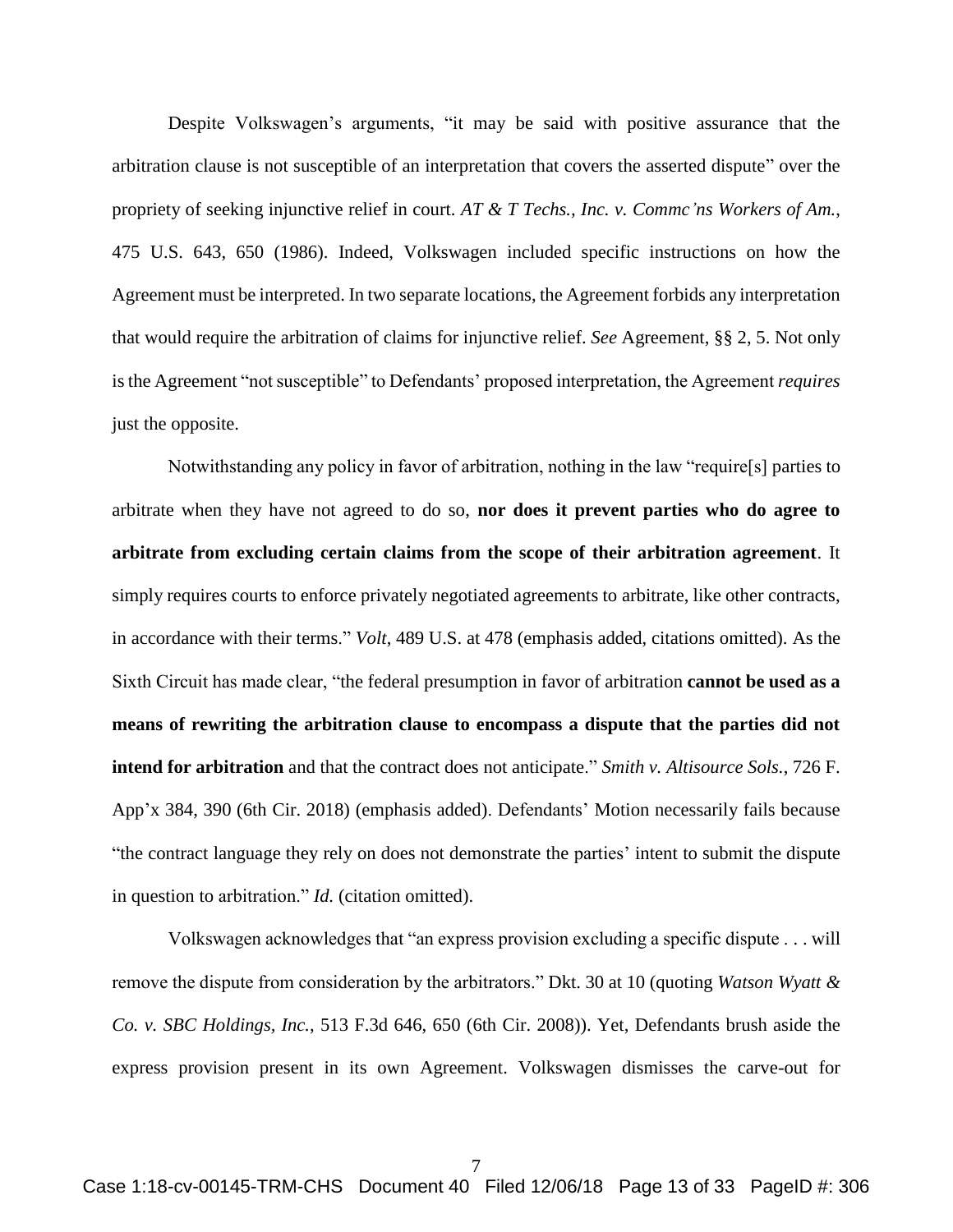injunctive relief as an "escape hatch from arbitration" meant to "render the Arbitration Agreement toothless." *Id.* at 4-5. This contention is misplaced. Most controversies—in particular, claims for damages—would remain for arbitration. But such a carve-out does create an exemption for specific matters, in this case, proceedings for injunctive relief. Volkswagen built this "escape hatch" using specific language much stronger than provisions found in other agreements—presumably to protect in no uncertain terms its own right to seek injunctive relief in court. It cannot turn around and cry foul now that it has chosen to pursue discriminatory policies calling for injunctive remedies.

"Absent some ambiguity in the agreement," which Volkswagen does not and cannot establish, "it is the language of the contract that defines the scope of disputes subject to arbitration." *E.E.O.C. v. Waffle House, Inc.*, 534 U.S. 279, 289 (2002). Here there is no ambiguity. There is no reason to "override the clear intent of the parties, or reach a result inconsistent with the plain text of the contract" simply because Volkswagen would prefer that Plaintiff be denied access to court. *Id.* at 294. As discussed below, the law is as plain as the Agreement's language, and it requires that Volkswagen's Motion be denied.

### <span id="page-13-0"></span>**1. Section 2 of the Agreement Forbids Any Interpretation That Would Restrict the Parties from Pursuing Injunctive Relief in Court**

At the outset of the Agreement, Volkswagen defined the scope of the parties' arbitrable disputes in Section 2, "Submission to Arbitration." The section consists of two sentences, both of which are plain on their face. The first broadly defines the disputes to be arbitrated as those related to an employee's employment with Volkswagen. The second operates as an immediate and specific qualification of this mandate, $4$  and clarifies that the parties do not have to arbitrate claims for injunctive relief:

 $\overline{a}$ 

<sup>&</sup>lt;sup>4</sup> Where the provision "containing an agreement to arbitrate is followed by some plain language imposing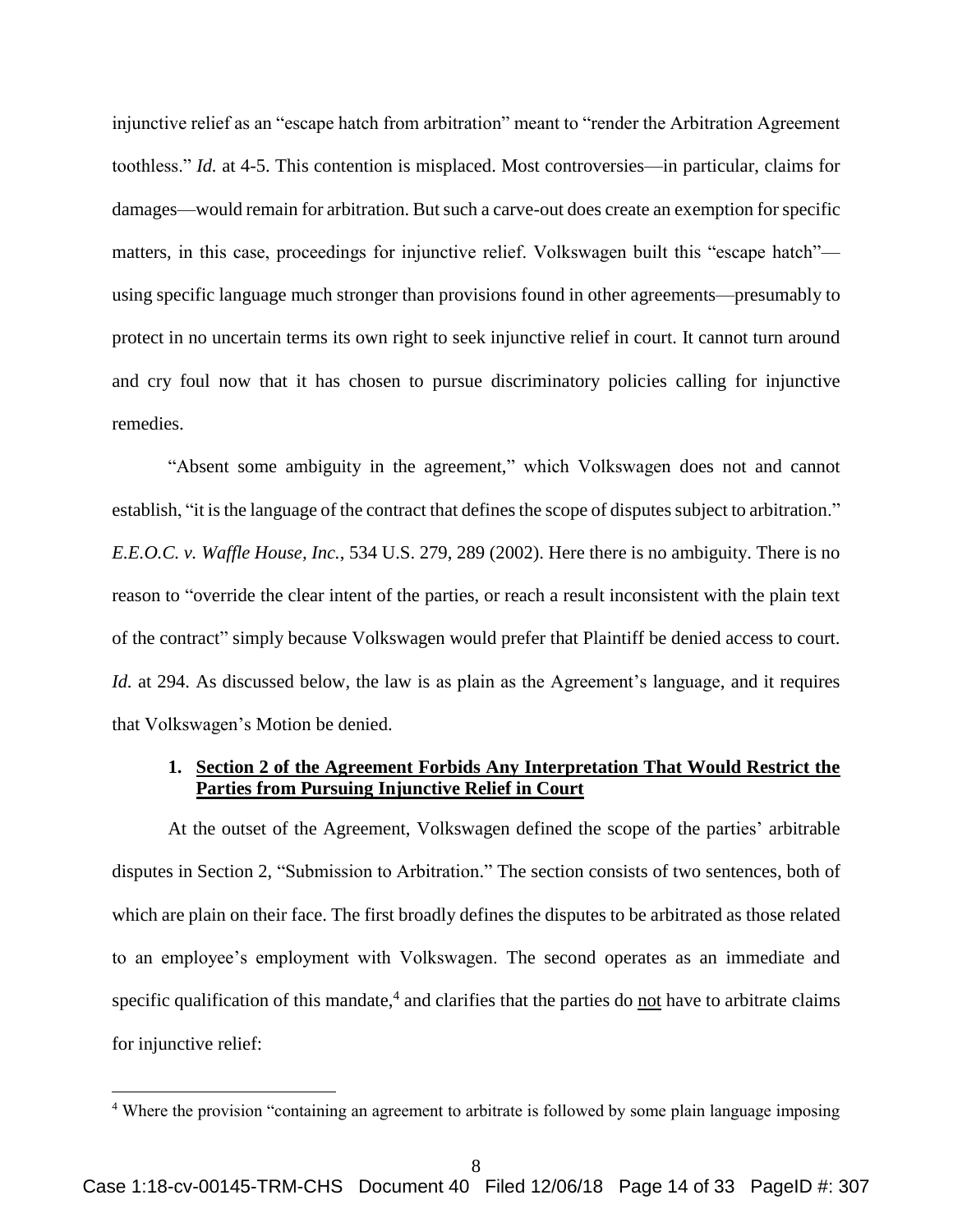2) Submission to Arbitration. Any and all disputes which involve or relate in any way to Employee's employment (or termination of employment) with VWGoA, whether initiated by Employee or by VWGoA, shall be submitted to and resolved by final and binding arbitration. **However, nothing in this Agreement shall be construed to restrict or prevent either party from pursuing injunctive relief in a court of competent jurisdiction**.

Agreement, § 2 (emphasis added). Despite the clear application of this carve-out to "either party," Volkswagen now seeks to "restrict or prevent" Plaintiff from pursuing injunctive relief in court. *See id.*

Volkswagen initially seeks to hide the obvious significance of this language by making the incredulous claim that "[p]laintiff does not rely on this paragraph to support his right to bring this lawsuit." Dkt. 30 at 11 n.5. Of course, the language of the Agreement governs regardless of whether Plaintiff invoked it in his Complaint. But he does just that, *citing directly to the language of Section 2*. *See* Compl. ¶ 68. Section 2 is fatal to Volkswagen's Motion because it absolutely allows Plaintiff to pursue his claims for injunctive relief in court.

Volkswagen next advances an implausible interpretation of Section 2 that would run counter to its plain terms by imposing an outright bar on injunctive relief in all but the narrowest of circumstances. Defendants attempt to construe Section 2 as solely permitting a court to enforce an arbitration award, Dkt. 30 at 11 n.5, something it already has full authority to do. *See*  Agreement, § 18. Nothing in the language of the Agreement supports, or even suggests, this significant limitation. In fact, this reading would undo contractual language that forbids any interpretation that would in any way restrict or prevent "either party from pursuing injunctive relief in a court of competent jurisdiction." Agreement § 2. Moreover, it is belied by Section 5, which

 $\overline{a}$ 

a textual limitation," as is the case here, a "cardinal rule[] of textual interpretation" dictates "that the specific governs the general, or *generalia specialibus non derogant*." *United States ex rel. Welch v. My Left Foot Children's Therapy, LLC*, 871 F.3d 791, 797–98 (9th Cir. 2017). Thus, Volkswagen's specific textual limitation exempting injunctive relief from arbitration governs the broader first sentence.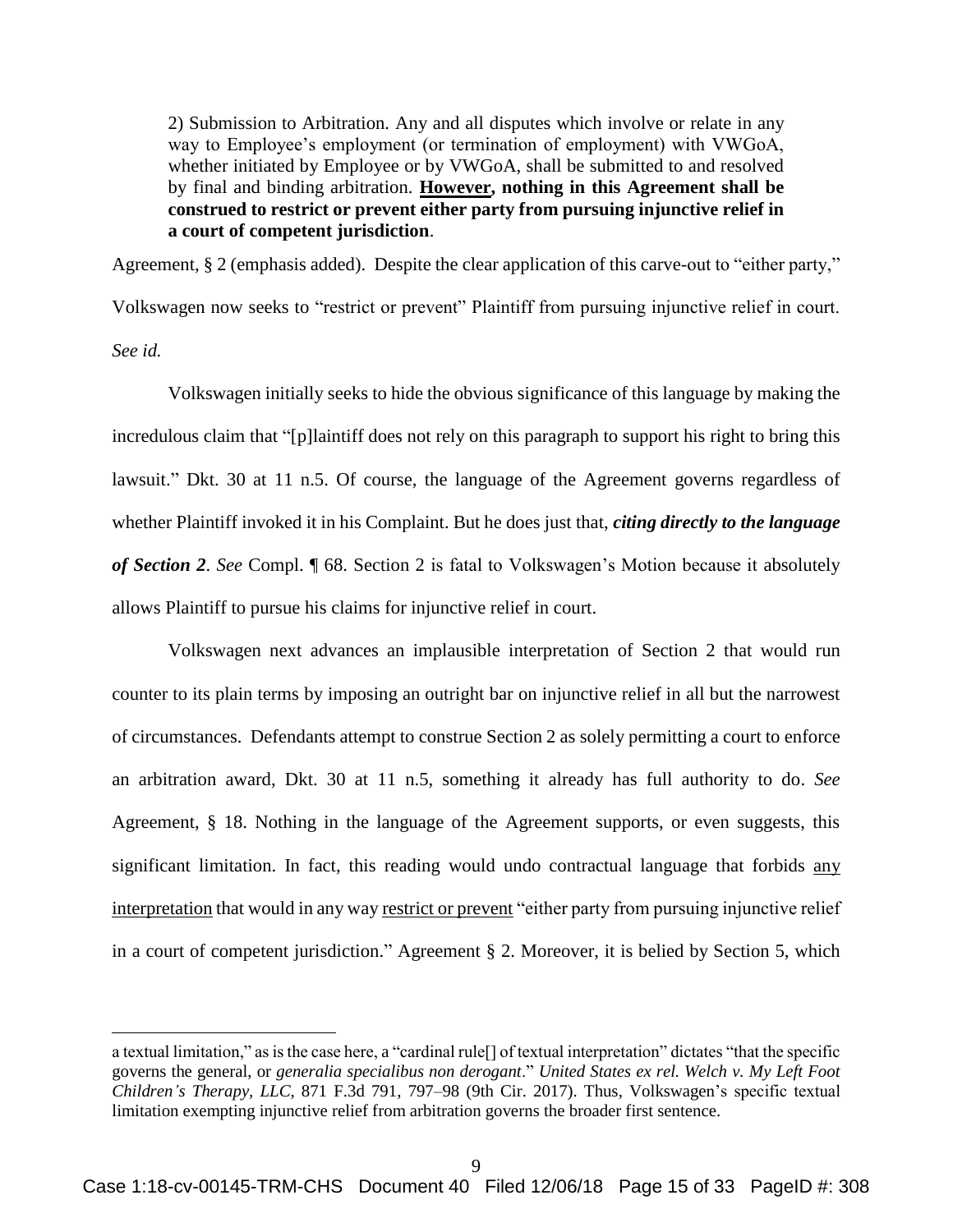expansively defines appropriate relief to include—without limitation—temporary injunctions, permanent injunctions, and restraining orders. *Id.* § 5. Defendants' reading defies both logic and the basic tenets of contract construction.

Notably, Volkswagen drafted a separate and distinct provision authorizing the parties to "judicially enforce" awards issued in arbitration. Section 18 of the Agreement states: "The decision and award of the arbitrator may also be judicially enforced pursuant to applicable law." Under Volkswagen's proposed interpretation, Section 18 is rendered entirely superfluous, contrary to centuries-old canons of interpretation. *See, e.g.*, *United States v. Butler*, 297 U.S. 1, 65 (1936) ("These words cannot be meaningless, else they would not have been used."); *Maggart,* 259 S.W.3d at 704 ("The interpretation should be one that gives reasonable meaning to all of the provisions of the agreement, **without rendering portions of it neutralized or without effect**.") (emphasis added).

In the final analysis, Volkswagen's argument simply makes no sense. Section 2 defines the types of disputes that will be (and will not be) subject to arbitration. In this context, Volkswagen included a broad carve-out for any proceedings for injunctive relief. Volkswagen's contention that the carve-out is *actually* a heavily-veiled and utterly redundant reference to the parties' ability to judicially enforce certain arbitration awards does not hold water. Stripping away false outrage about Volkswagen's supposed entitlement to force its employees into individual arbitration, Volkswagen's Motion amounts to a case of sour grapes. The Court must adopt a rational and sensible interpretation of the plain text of the Agreement. Volkswagen cannot escape the words that it alone drafted; the Agreement authorizes Plaintiff to pursue his claims for injunctive relief in a court of competent jurisdiction.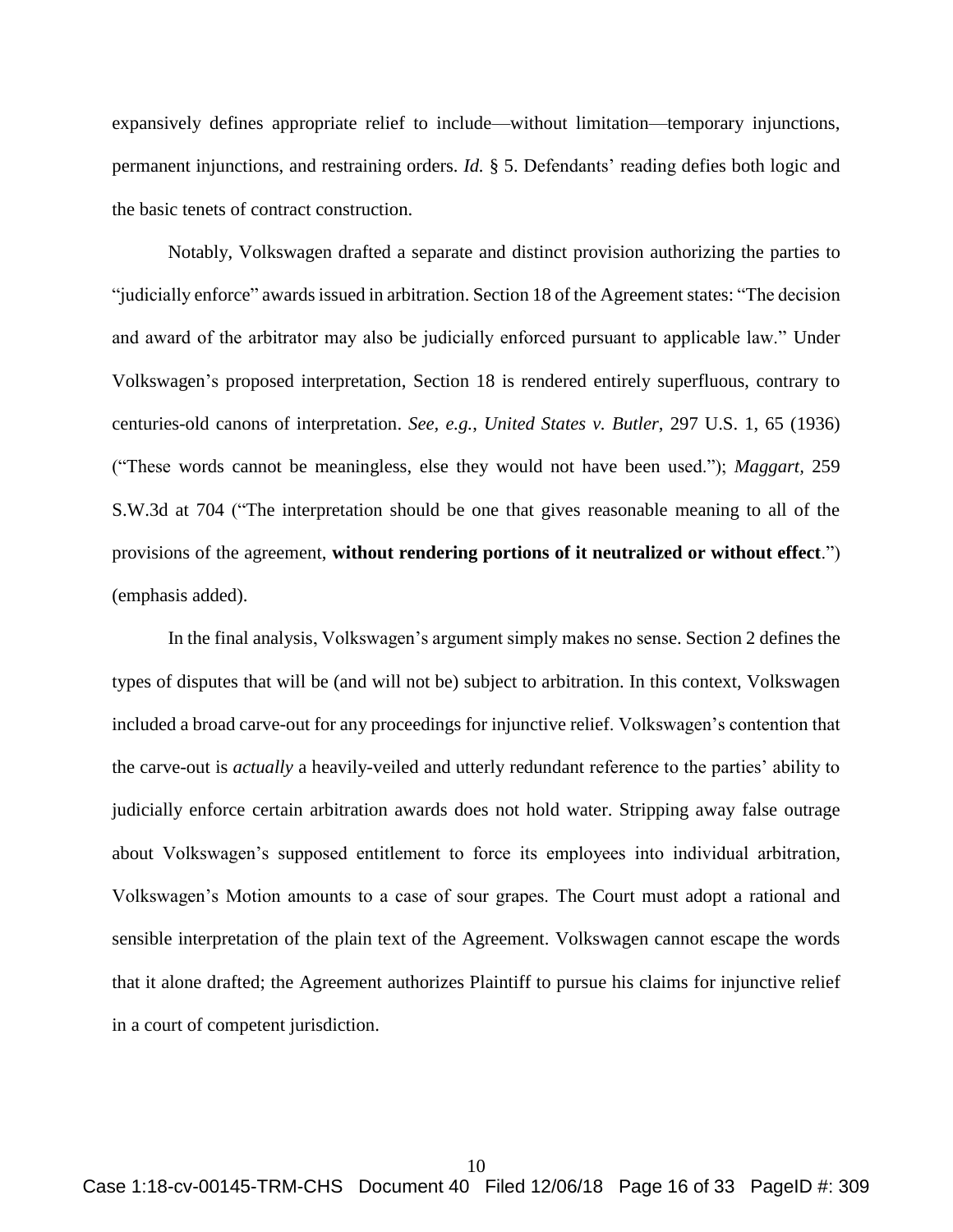#### **2. The Agreement Expressly Permits Court Actions for Permanent Injunctive Relief**

<span id="page-16-0"></span>Volkswagen next argues that Plaintiff cannot pursue permanent injunctive relief in court because Section 5 of the Agreement addresses "provisional" injunctive relief, while Plaintiff seeks "a final order on the merits." Dkt. 30 at 11. Again, this argument ignores the express language of the Agreement. Section 5 of the Agreement specifically defines the type of "provisional" injunctive relief the parties may seek in court as including permanent injunctions. This was Volkswagen's contractual choice. A permanent injunction is, by definition, not a temporary interim measure, and stems from a "final order on the merits." *See* BLACK'S LAW DICTIONARY p. 800 (8th ed. 2004) (defining "permanent injunction" as "An injunction granted after a final hearing on the merits."). <sup>5</sup> Volkswagen is unable to support a theory that its express provision for "permanent" injunctions somehow refers only to preliminary injunctions. *Cf. id*. (defining "preliminary injunction," in contrast to "permanent injunction," as "A temporary injunction issued before or during trial to prevent an irreparable injury from occurring before the court has a chance to decide the case.").<sup>6</sup>

In fact, Volkswagen concedes that there are instances when a court *should* issue permanent injunctions that are not "provisional" and operate as a final order on the merits. Tellingly, Volkswagen argues that this is allowed only when *Volkswagen* would like to pursue a "nonprovisional" permanent injunction in court, i.e. "a permanent injunction to bar any attempted class arbitration" and "injunctions related to unfair competition and intellectual property." Dkt. 30 at 14 n.7. $^7$  Indeed, what Volkswagen really disputes is not whether the Agreement authorizes the Court

 $\overline{a}$ 

<sup>5</sup> *See also Univ. of Texas v. Camenisch*, 451 U.S. 390, 396 (1981) ("Where, by contrast [to a preliminary injunction], a federal district court has granted a permanent injunction, the parties will already have had their trial on the merits[.]").

<sup>&</sup>lt;sup>6</sup> In any event, Plaintiff does seek a preliminary injunction here and should clearly be permitted to do so.

<sup>7</sup> Ironically, Volkswagen supports the argument that *Volkswagen* can go to court to get a final order on the merits for certain claims because "the Arbitration Agreement **carves out injunctions** related to unfair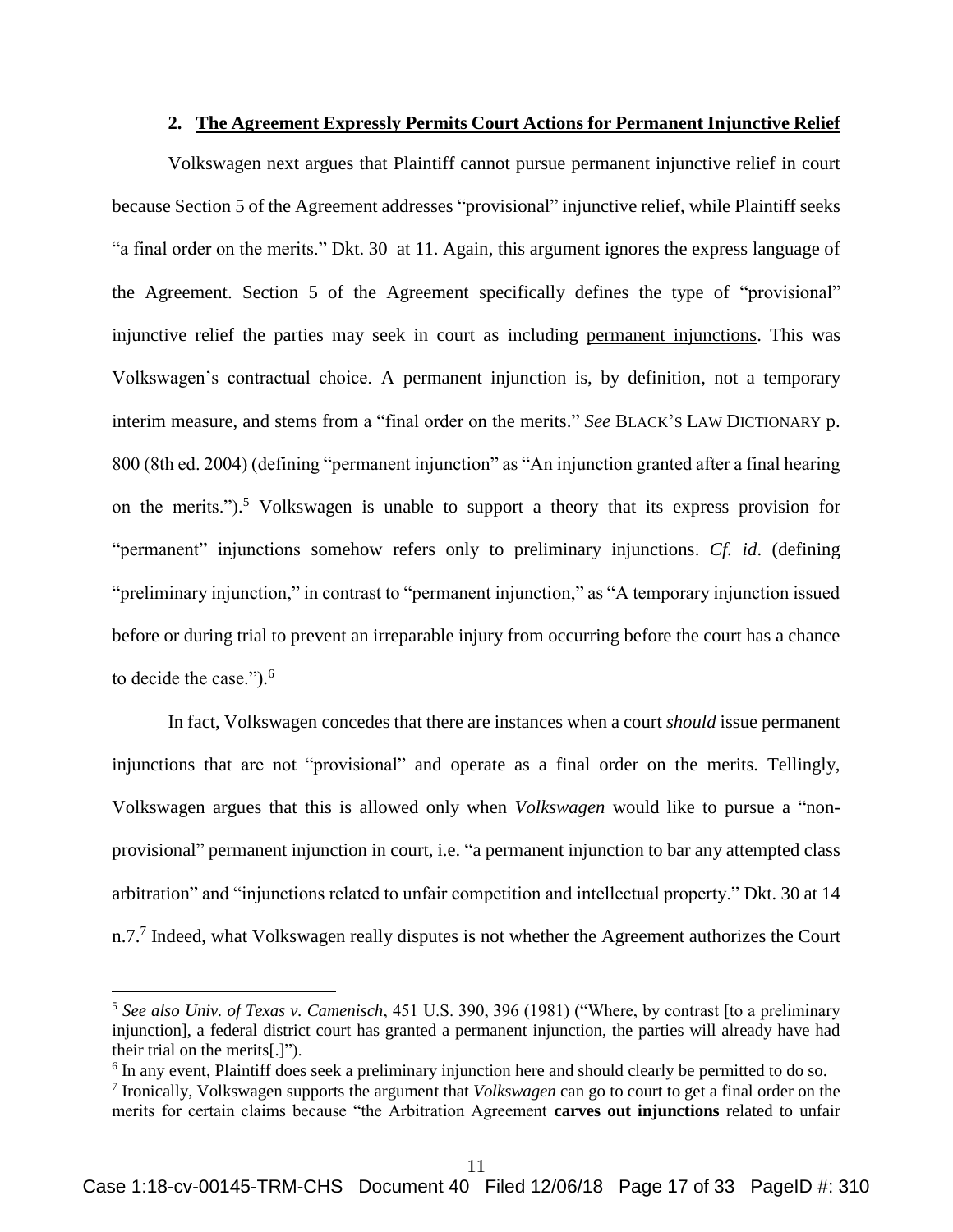to issue a final order on the merits, but whether it authorizes the Court to issue a final order on the merits *of a claim made by an employee*. Once again, Volkswagen is undone by its own language. The text of the Agreement does not address or in any way support this limited interpretation, nor does the law permit this sort of one-sided access to court.

Not only is Volkswagen's position unsupported by the plain language of the Arbitration Agreement, it is prevented by law. Volkswagen's argument would impermissibly rewrite the Agreement in such a way that it "has a judicial forum for practically all claims that it could have against [Plaintiff]" while "[a]t the same time, [Plaintiff] is required to arbitrate any claim that [he] might have against [Volkswagen]." *Taylor v. Butler*, 142 S.W.3d 277, 286 (Tenn. 2004). Attempts to provide a judicial forum to one party while restricting the other party exclusively to arbitration are invalid and unenforceable under the law. *See id.* at 285-86 (collecting cases). Put simply, "[c]ourts will not enforce adhesion contracts which are oppressive to the weaker party or which serve to limit the obligations and liability of the stronger party." *Id*. at 286 (citation omitted). Thus, Volkswagen's one-sided interpretation should be avoided because it leads to an unlawful result.

# <span id="page-17-0"></span>**3. Courts Routinely Hold Defendants to the Terms of Express Carve-Outs Similar to Those Contained in Volkswagen's Arbitration Agreement**

While Volkswagen cites several cases that it claims support its position, such cases are inapplicable as set forth below. In contrast, courts apply common-sense contract interpretation to enforce similar contractual carve-outs for injunctive relief. Thus, under like circumstances, courts have regularly allowed actions for permanent injunctive relief to proceed in a judicial forum.

For example, in *Med. Creative Techs. v. Dexterity Surgical, Inc.*, No. CIV.A. 03-3773, 2004 WL 350735 (E.D. Pa. Feb. 25, 2004) the parties' agreement contained a carve-out for

 $\overline{a}$ 

competition and intellectual property." *Id*. (emphasis added). Apparently, unambiguous express carve-outs **are** enforceable as-written, but only where they benefit Defendants.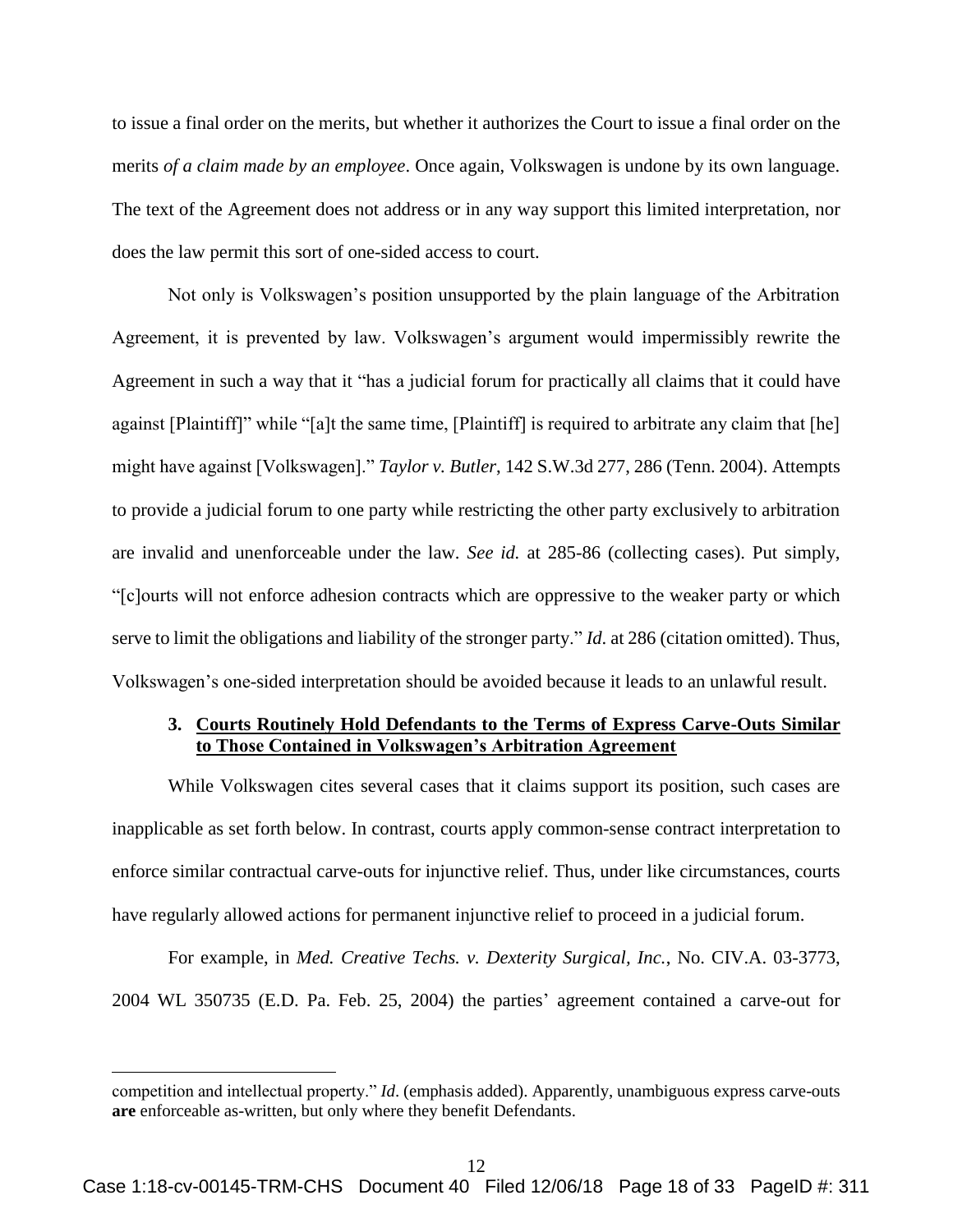injunctive relief stating "[n]othing in this Section will prevent a party from instituting any action seeking injunctive or other equitable relief . . . ." Defendant argued against allowing a claim for permanent injunctive relief to proceed in court, arguing that the suit would entail ruling on the merits. *Id*. at \*3. The court was unpersuaded:

Defendant has produced no authority to support the contention that the alternative dispute resolution provisions were intended to apply only to preliminary as opposed to permanent injunctive relief. The plain text of the License Agreement provision for Dispute Resolution expressly excepts "actions seeking injunctive or other equitable relief," and makes no distinction between preliminary and permanent injunctions.

*Id*. Here, Volkswagen knew that actions for injunctive relief were common in employment disputes. It has long been established that class- and collective-wide injunctive relief is an appropriate remedy for systemic discrimination. *See, e.g.*, *Senter v. Gen. Motors Corp.*, 532 F.2d 511, 525 (6th Cir. 1976) ("Lawsuits alleging class-wide discrimination are particularly well suited for 23(b)(2) treatment since the common claim is susceptible to a single proof and subject to a single injunctive remedy."); 29 U.S.C.  $\S$  626(b) (authorizing courts to award broad injunctive relief to effectuate the purposes of the Act). Had Volkswagen intended to arbitrate such foreseeable claims for injunctive relief, it could have included a much narrower carve-out.

Similarly, in *PBS Coal, Inc. v. Hardhat Min., Inc.*, 632 A.2d 903, 905–906 (Pa. 1993), the parties included a broad arbitration provision with specific carve-outs. Defendant argued that because the underlying "threshold or preliminary questions" were arbitrable, plaintiff's claims were subject to arbitration notwithstanding the parties' express carve-outs. *Id.* at 906. However, the court reasoned that "[a]greements to arbitrate are to be strictly construed and should not be extended by implication." *Id*. at 905. It thus held that, "the specific terms of the arbitration clause [to carve out certain claims] predominate over the general intent of the parties to submit 'any dispute' to arbitration" and allowed the case to proceed in court. *Id*. at 906 (citing Restatement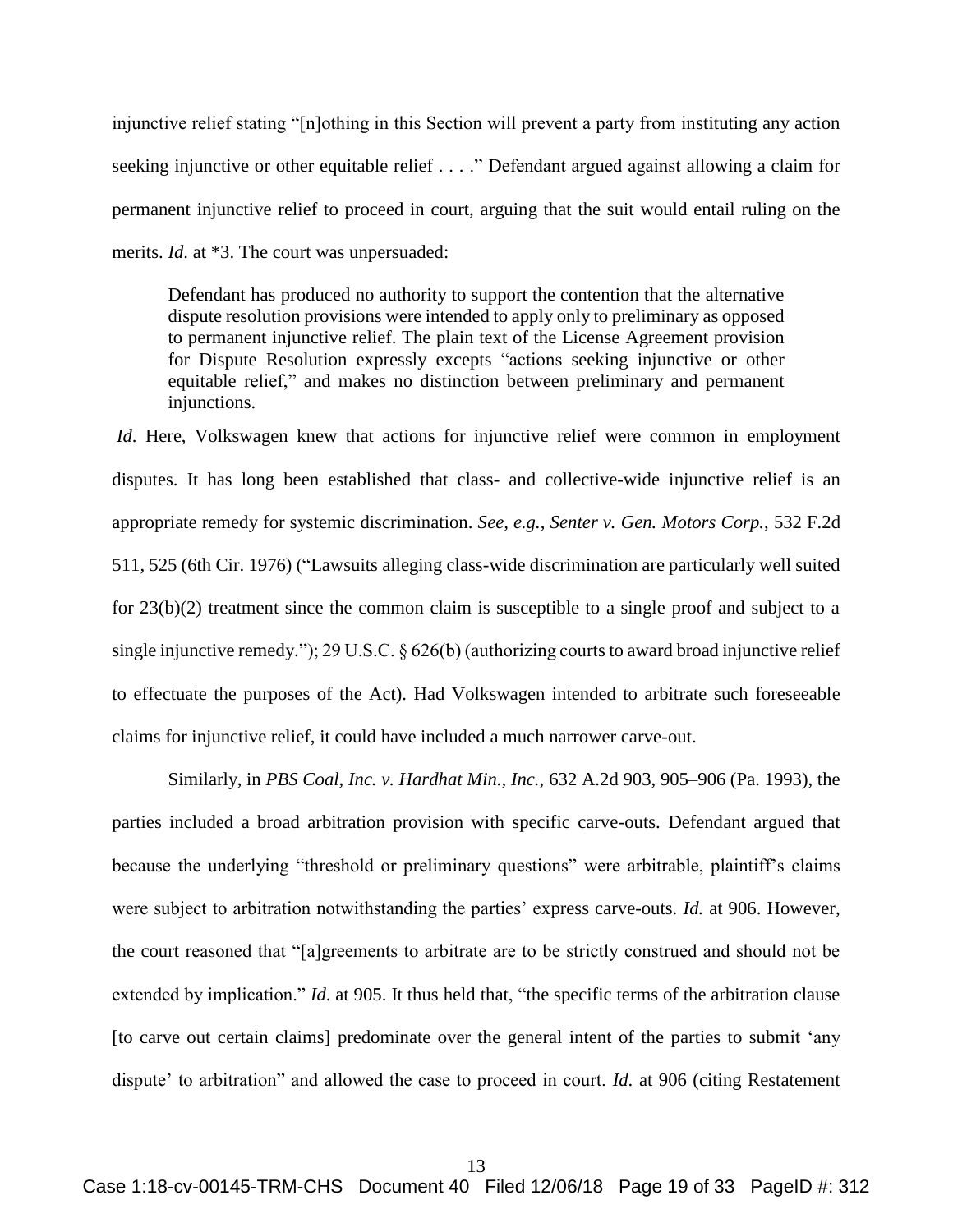(Second) of Contracts § 203(c)). 8 *See also, e.g., KWD River City Investments, L.P. v. Ross Dress For Less, Inc.,* 288 P.3d 929, 930–31 (Okla. 2012) (allowing claim to proceed in court on the merits where "[t]he relief by which each party can receive their respective benefit under the consent provision is purely equitable and disputes involving equitable remedies are excluded from arbitration by the express terms of the arbitration provision."); *Best Effort First Time, LLC v. Southside Oil, LLC*, No. CV GLR-17-825, 2018 WL 1583465, at \*9-10 (D. Md. Mar. 30, 2018) (finding "'with positive assurance' that the parties here have not agreed to arbitrate claims for permanent injunctions" based on clear language of the agreement and allowing permanent injunction to proceed in court while monetary damages proceed to arbitration); *State of N.Y. v. Oneida Indian Nation of N.Y.*, 90 F.3d 58, 62 (2d Cir. 1996) ("The district court should have assessed the arbitrability of the claim under the entire arbitration section, including the exclusionary clause. Only then could [it] divine the intent of the parties as reflected by the general arbitration clause *and* the exception.") (citations omitted).

#### **4. Defendants' Citations Are Distinguishable and Unpersuasive**

 $\overline{a}$ 

<span id="page-19-0"></span>Defendants cite several out-of-district cases in an attempt to support their argument that Plaintiff cannot seek a permanent injunction in court. *See* Dkt. 30 at 11-14. Each of these opinions interpret *entirely different* contractual language that is wholly inapplicable to the matter at hand.

For example, Defendants cite to three cases—*Tennessee Imports, Inc. v. Filippi*, 745 F. Supp. 1314, 1329 (M.D. Tenn. 1990), *Blankenship v. Superior Controls, Inc.*, No. 13-12386, 2014 WL 4857083, at \*3 (E.D. Mich. Apr. 25, 2014), *report and recommendation adopted*, No. 13-

<sup>8</sup> Likewise, in *Trustees of Univ. of Pennsylvania v. Aetna Inc.*, No. 3023 EDA 2012, 2013 WL 11250743 (Pa. Super. Ct. Nov. 1, 2013), the parties' arbitration agreement contained a carve-out from arbitration for equitable and injunctive relief. Defendant, like Volkswagen, argued that plaintiff's plea for injunctive relief on the merits was "solely an attempt to remove the claims from the ambit of the arbitration provision" and moved to compel. *Id*. at \*3. The court was unpersuaded and held that the trial court had properly exercised jurisdiction because "[t]he arbitration agreement expressly excludes claims for equitable relief." *Id*. at \*4.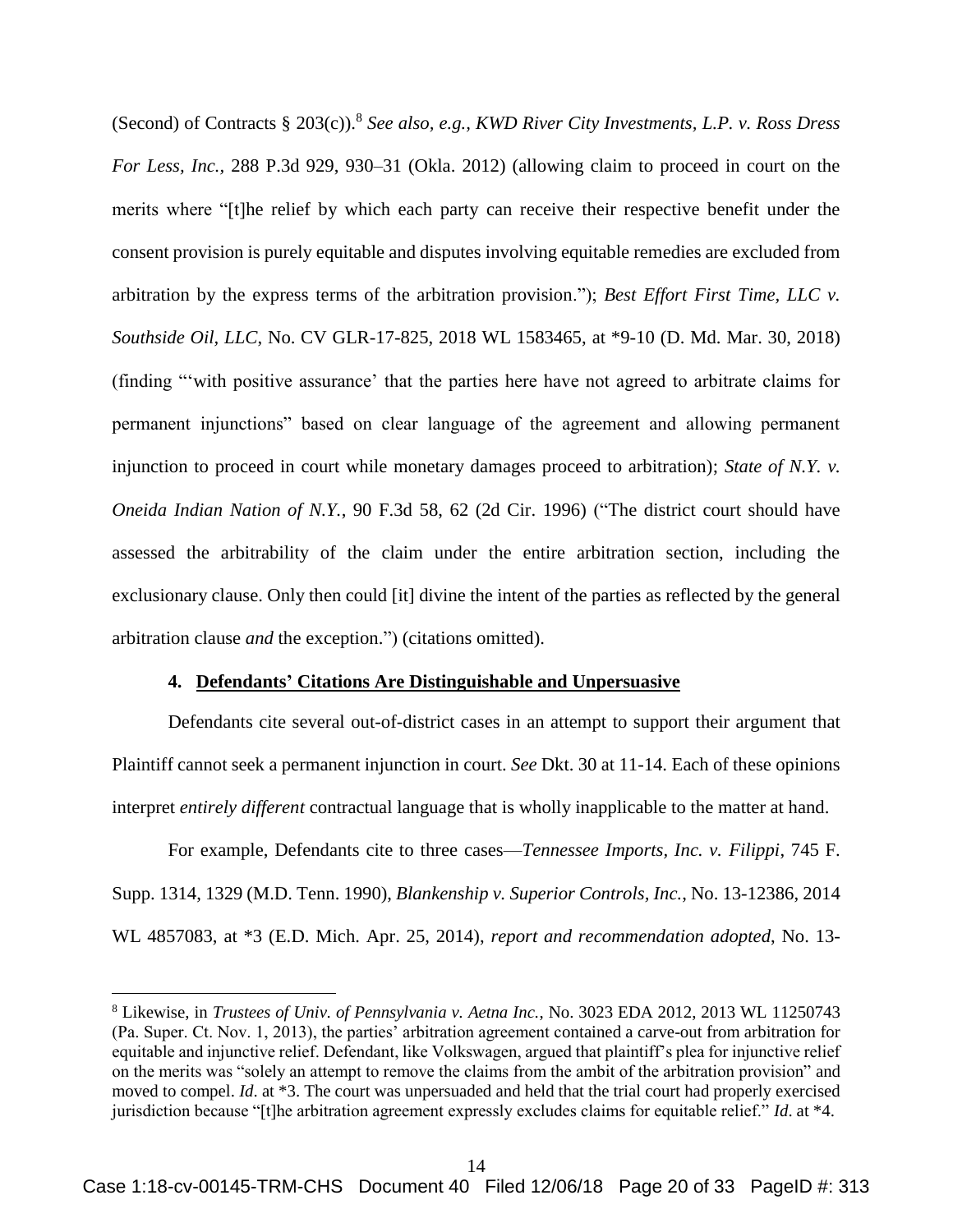12386, 2014 WL 4856524 (E.D. Mich. Sept. 30, 2014), and *Compuserve, Inc. v. Vigny Int'l Fin. Ltd.*, 760 F. Supp. 1273, 1276–77 (S.D. Ohio 1990)—to support the argument that claims for permanent injunctions must always be left to the arbitrator. In reality, nothing in these cases stands for such a drastic bright-line rule.

In *Tennessee Imports*, the court considered only whether a court ever had the power to issue a preliminary and/or permanent injunction in the absence of a carve-out for injunctive relief. *See* 745 F. Supp. at 1318 (pointing to mandatory arbitration provision containing no carve-out for injunctive relief). The contract here contains precisely such a carve-out.

In *Blankenship*, the court considered whether a carve-out allowing an employer to "obtain an injunction or restraining order to enjoin or restrain Employee from the breach or threatened breach" of a non-compete agreement allowed the employer to bring all claims related to a breach of the non-compete in court, including a counterclaim for monetary damages. 2014 WL 4857083, at \*2-3. Unsurprisingly, the court found that it did not, and ruled that the contractual provision for restraining breaches referred to preliminary injunctive relief. *Id.* Here, the Agreement contains critical additional language foreclosing any interpretation which would restrict the parties' ability to obtain injunctive relief in court and expressly providing for permanent injunctive relief.<sup>9</sup>

Similarly, the carve-out at issue in *Compuserve* limited permissible injunctive relief to "restraining orders and/or preliminary injunctions against threatened conduct that will cause loss or damage." 760 F. Supp. at 1276-77 (citation omitted). By contrast, the Agreement here contains

 $\overline{a}$ 

<sup>9</sup> Volkswagen's agreement is more akin to that in *Bd. of Trustees of Metrohealth System v. Eramed, LLC*, No. 1:09 CV 2645, 2010 WL 3239011 (N.D. Ohio Aug. 16, 2010), cited in *Blankenship*, which exempted actions for temporary or permanent injunctive relief. *Id.* at \*4. The court fully recognized this provision as enforceable but held that the contract action at issue there was not one for injunctive relief. *Id.*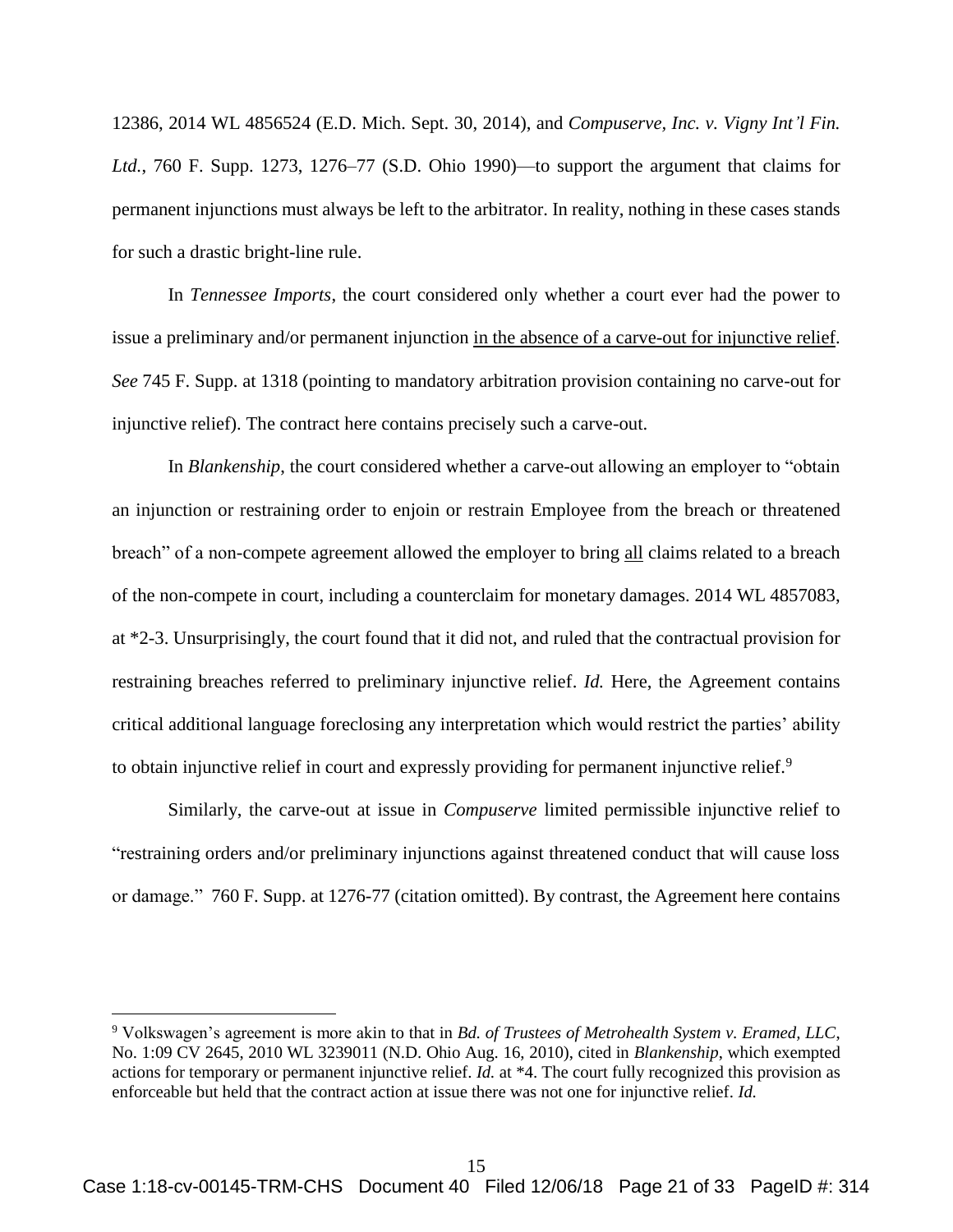no such limiting language, and in fact expressly reserves Plaintiff's right to seek permanent injunctions in court.

Likewise, Volkswagen cites another three out-of-district cases which purportedly "reject[] similar efforts to sidestep arbitration." Dkt. 30 at 13-14. Even if these cases were binding on the court, the language at issue renders their reasoning wholly inapposite. In each of these cases, the contractual provisions for injunctive relief contain none of the strong, unequivocal language present in Volkswagen's Agreement. While the agreements generally preserve the right to seek an injunction, they do not propound additional language—comparable to VW's Agreement qualifying that claims for injunctive relief are exempted from the scope of disputes to be submitted to arbitration.

For example, in *PowerShare, Inc. v. Syntel, Inc.*, 597 F.3d 10 (1st Cir. 2010), the arbitration agreement contained no carve-out for the right to seek injunctive relief *in court*, and is thus entirely irrelevant to the issue presented here. There, the plaintiff argued that a provision in an arbitration agreement generally preserving the parties' "right to seek injunctive relief" somehow rendered arbitration "an optional mechanism for dispute resolution." *Id*. at 16. Instead, the court reasoned that general preservation of the right to seek injunctive relief as a remedy simply "furnishe[d] the arbitrator with broad legal and equitable powers should either party seek special kinds of relief," including injunctive relief. *Id*. Neither the holding nor the underlying reasoning has any bearing on Volkswagen's express language allowing the parties to seek preliminary and permanent injunctive relief *in a court of competent jurisdiction*.

*Remy Amerique, Inc. v. Touzet Distribution, S.A.R.L.*, 816 F. Supp. 213 (S.D.N.Y. 1993), on which Volkswagen heavily relies, similarly is of no assistance to Defendants. The agreement there contained none of the strong language Volkswagen chose to include in its Agreement. Of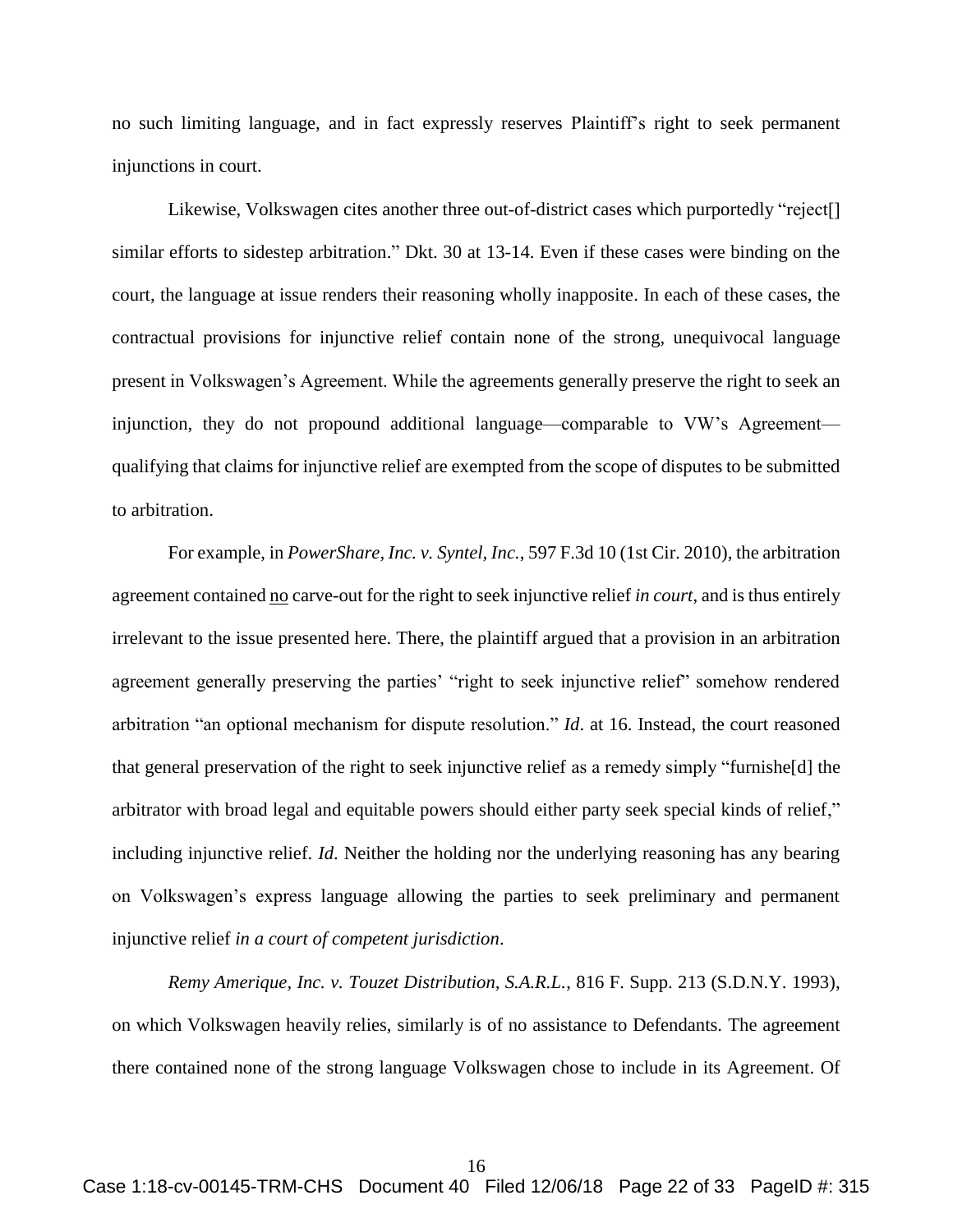particular importance to the *Remy* court, the provision defining the scope of the disputes to be submitted to arbitration (parallel to Section 2 of the Agreement here) contained no limitation on the broad scope of issues to go to arbitration. *See id*. at 217-18. Here, however, the Agreement expressly exempts claims for injunctive relief from the issues that must be submitted to arbitration. Further, while the agreement in *Remy* indicated that the parties "may" pursue injunctive relief in either arbitration or court, *id.* at 215, Volkswagen has gone further. The Agreement prohibits any interpretation that would serve to restrict the parties' access to court on claims for injunctive relief.

The agreement at issue in *Nexteer Auto. Corp. v. Korea Delphi Auto. Sys. Corp.*, No. 13- CV-15189, 2014 WL 562264 (E.D. Mich. Feb. 13, 2014) similarly contained no express carve-out for permanent injunctions, and none of the relevant language of Volkswagen's contract defining the scope of arbitral disputes to preclude proceedings for injunctive relief. *Id.* at 2. Further, the party there sought to continue simultaneously in both court and arbitration on the same issue of injunctive relief. *See id*. at \*13. Thus, the court relied in large part on "principles of comity and fairness." *Id*.

Here, Plaintiff seeks to establish Volkswagen's pattern and practice of discrimination in a class-wide proceeding and to obtain corresponding class-wide injunctive relief against the Pact for the Future. Class members affected by the Pact may then proceed to arbitrate their individual claims for damages. *See Int'l Bhd. of Teamsters v. U.S*., 431 U.S. 324 (1977). Plaintiff's proposed course of action has none of the attendant risks of comity and fairness, nor do bifurcated proceedings under the *Teamsters* model risk inconsistent rulings.

### <span id="page-22-0"></span>**B. Defendants' Bare Preference for a Bilateral "Arbitration Process" for Employee Claims Does Not Prevent Plaintiff From Pursuing Injunctive Relief in Court**

Volkswagen also argues that allowing Plaintiff to pursue permanent injunctive relief would somehow "eviscerate the arbitration process," "interfere with the fundamental attributes of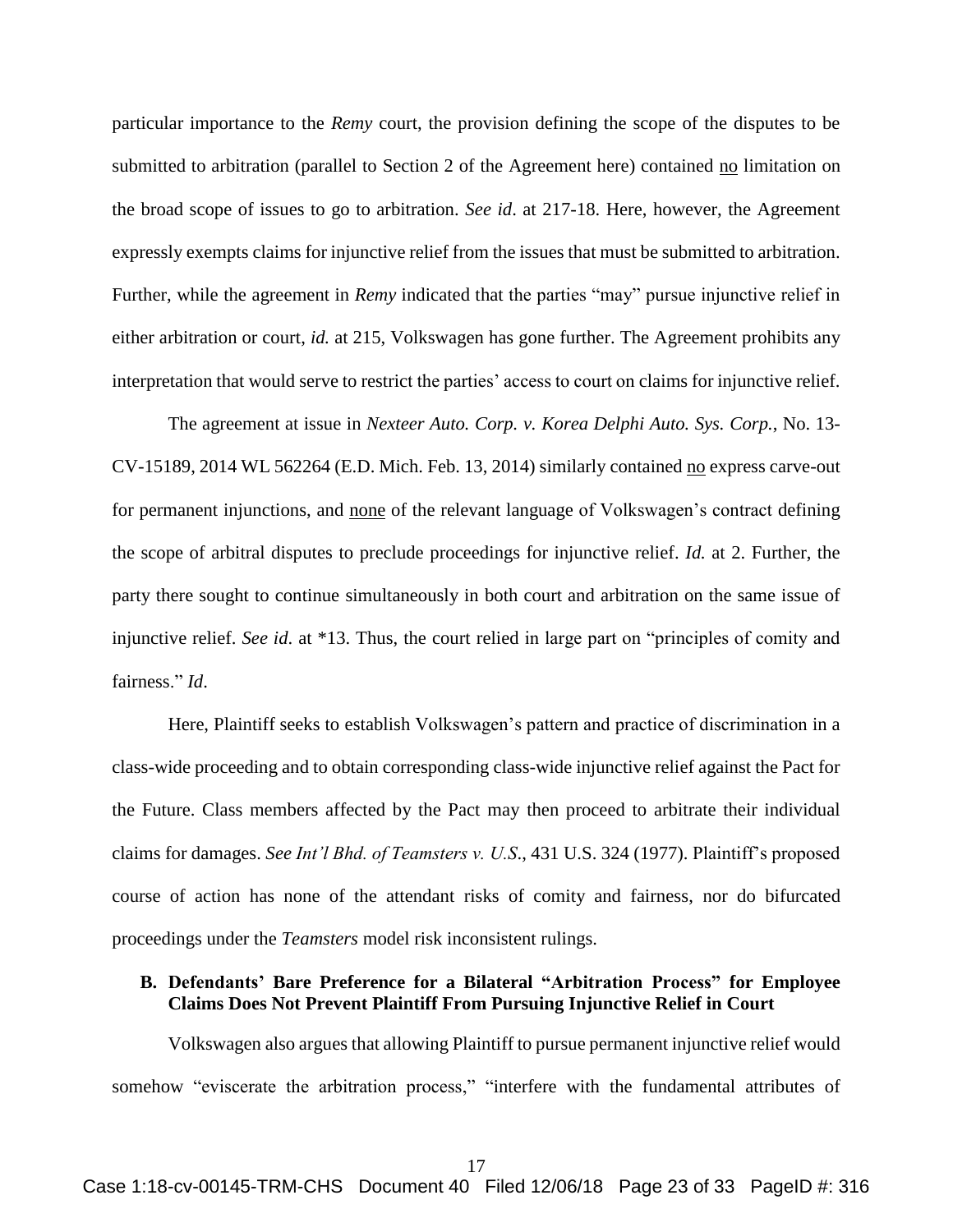arbitration," "eradicate the prohibition on class action," and "leav[e] nothing to arbitrate." Dkt. 30 at 12. But, Volkswagen's Agreement defines the "arbitration process" and which claims and disputes are subject to arbitration. Volkswagen has elected to exclude injunctive claims from arbitration and is bound by that choice even if it operates to preclude arbitration altogether. *See, e.g., Volt*, 489 U.S. at 478 (recognizing enforcement "according to the terms of the agreement is fully consistent with the goals of the FAA, even if the result is that arbitration is stayed where the Act would otherwise permit it to go forward."). Moreover, Volkswagen's alarmist parade-ofhorribles argument is riddled with error.

Volkswagen's objection that injunctive proceedings will subsume the entire action, leaving nothing for arbitration, is muted in the class discrimination context. Under the *Teamsters* approach, a class trial leaves plenty to arbitrate: namely, class members' individual claims. At Phase I, the Court would determine whether Volkswagen has engaged in a systematic pattern or practice of illegal age discrimination under its Pact for the Future and would enter appropriate class-wide injunctive relief. With a *Teamsters* presumption in hand, class members would still be required to show that they were actual victims of the Company's discriminatory policies and to arbitrate the issue of individual harm and damages. *See also Senter*, 532 F.2d at 524 ("Assuming that the class does establish invidious treatment, the court should then properly proceed to resolve whether a particular employee is in fact a member of the class, has suffered financial loss, and thus entitled to back pay or other appropriate relief.") (citation omitted). In other words, specific "claims or controversies relating to [each] Employee's employment" (Agreement § 1) would remain subject to arbitration.

Moreover, there exists no uniform, idealized "arbitration process" for Plaintiff to "eviscerate" by pursuing this action. Defendants were generally free to structure the Agreement as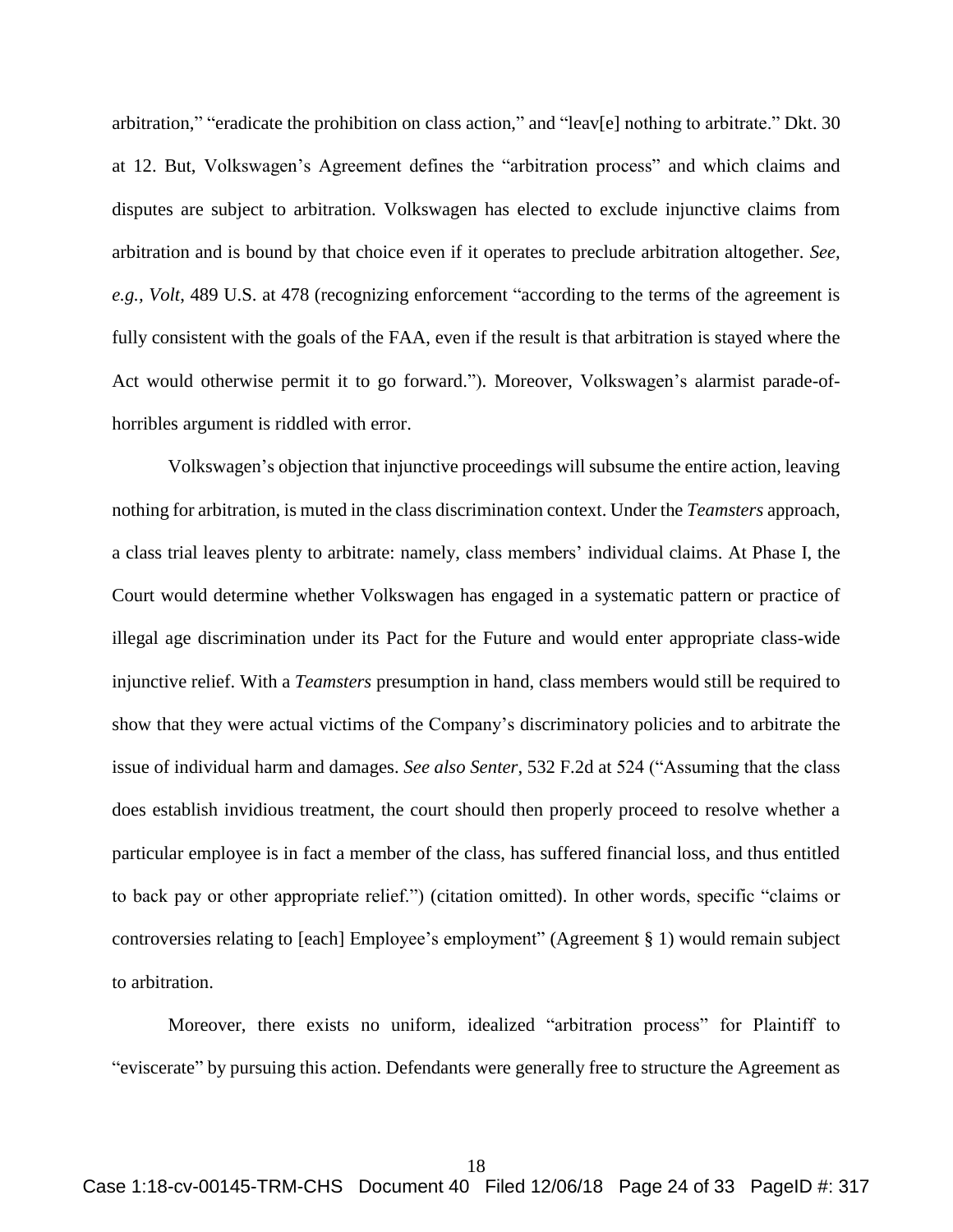they saw fit, *see Stolt-Nielsen S.A. v. AnimalFeeds Int'l Corp.*, 559 U.S. 662, 683 (2010), and consent to any process they chose. Here, Volkswagen chose to require arbitration of its workers' claims but to exempt all proceedings for injunctive relief. The Supreme Court has "reject[ed] the suggestion that the overriding goal of the Arbitration Act was to promote the expeditious resolution of claims. The Act, after all, does not mandate the arbitration of all claims, but merely the enforcement . . . of privately negotiated arbitration agreements." *Dean Witter Reynolds, Inc. v. Byrd*, 470 U.S. 213, 219 (1985). Indeed, the FAA "requires that the parties only be compelled to arbitrate matters within the scope of their agreement, and this is so even when the result may be piecemeal litigation." *Bratt Enterprises, Inc. v. Noble Int'l Ltd.*, 338 F.3d 609, 613 (6th Cir. 2003).

# <span id="page-24-0"></span>**C. Nothing in the Plain Language of the Agreement or the Law Prevents Plaintiff From Seeking Class and Collective Relief in Court**

Volkswagen presents a number of false conclusions in support of its Motion. Perhaps most glaring is the assertion that Plaintiff concedes that its Agreement "does not provide for any class or collective action. . . ." Dkt. 30 at 4. Plaintiff has said no such thing. From this assumption, Volkswagen derives the argument that Plaintiff's action must be dismissed in part because it seeks to "eradicate the prohibition on class actions." *Id*. at 12. But there is no class or collective action waiver in the Agreement. Even assuming a bar on class arbitrations, nothing in the Agreement or the law operates as a prohibition on Plaintiff's ability to proceed in a representative capacity on those claims and disputes which may be brought in court. To the contrary, the law favors class and collective injunctive relief to prevent and address systemic patterns of abuse.

Defendants attempt to bootstrap recent opinions discussing whether class *arbitration* is available where the parties' arbitration agreement does not expressly provide for it. *See, e.g.*, *Stolt-Nielsen*, 559 U.S. at 684 (indicating that a court or arbitrator must ascertain a basis for concluding that the parties agreed to authorize class arbitration). This is far from an outright "prohibition."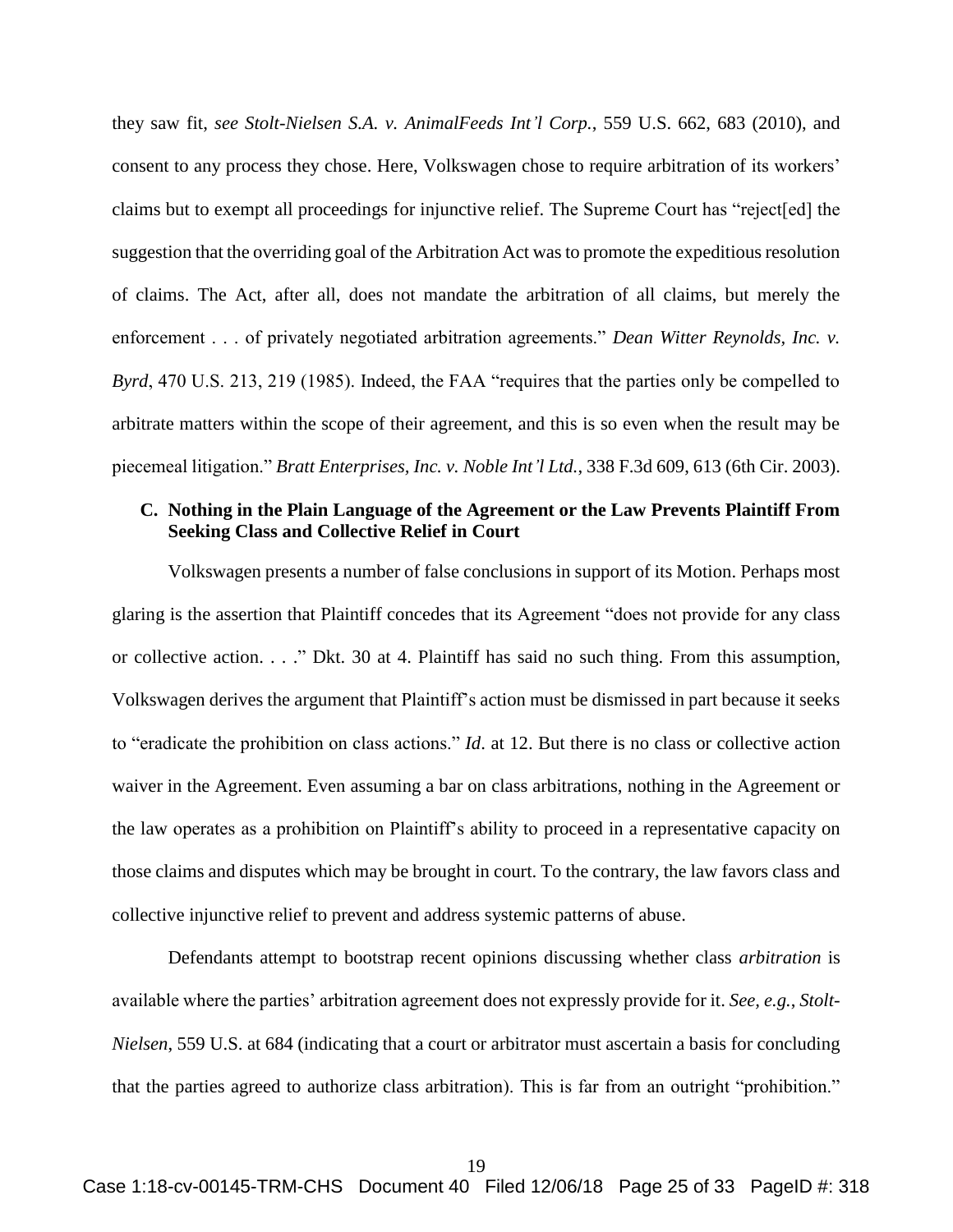Here, as permitted by the Agreement, Plaintiff intends to proceed in court to seek class-wide injunctive relief. Doing so does not circumvent the Agreement or the law. Since Plaintiff's injunctive action is outside of the scope of the arbitration mandate, Federal Rule of Civil Procedure 23 (class actions) and 29 U.S.C. § 216(b) (collective actions) apply without restriction.

### <span id="page-25-0"></span>**D. Plaintiff's Proposed Class and Collective Injunctive Relief is the Preferred Procedure for Challenging a Pattern and Practice of Discrimination**

Defendants argue that Plaintiff's action for class-based injunctive relief is "inefficiency on steroids" (Dkt. 30 at 5) and "would render most of the language of the Arbitration Agreement meaningless." *Id.* at 11. To the contrary, Plaintiff's proposed course of action is preferred under the law precisely *because* of its efficiency. Class and collective litigation avoids hundreds of individual proceedings on common issues pertaining to a defendant's class-wide conduct and its effect on the class as a whole. *See, e.g.*, *Hoffmann-LaRoche, Inc. v. Sperling*, 493 U.S. 165, 170 (1989) ("The judicial system benefits by efficient resolution in one proceeding of common issues of law and fact arising from the same alleged discriminatory activity."). In fact, pooling the class' claims for purposes of expedient injunctive relief facilitates resolution of this matter and fulfills the Agreement's stated purpose of avoiding "costly expense and lengthy delays." Agreement § 1.

Bifurcated proceedings of the type proposed by Plaintiff are routine in cases of alleged systemic discrimination. *See Teamsters*, 431 U.S. 324. The first phase of a pattern-or-practice suit requires a showing of a discriminatory policy. *Id*. at 360. This phase focuses on common evidence regarding the employer's policy and procedure of discrimination. If the court finds such a pattern or practice of discrimination, it

may then conclude that a violation has occurred and determine the appropriate remedy. . . . Such relief might take the form of an injunctive order against continuation of the discriminatory practice, an order that the employer keep records of its future employment decisions and file periodic reports with the court, or any other order 'necessary to ensure the full enjoyment of the rights' protected by [the law.]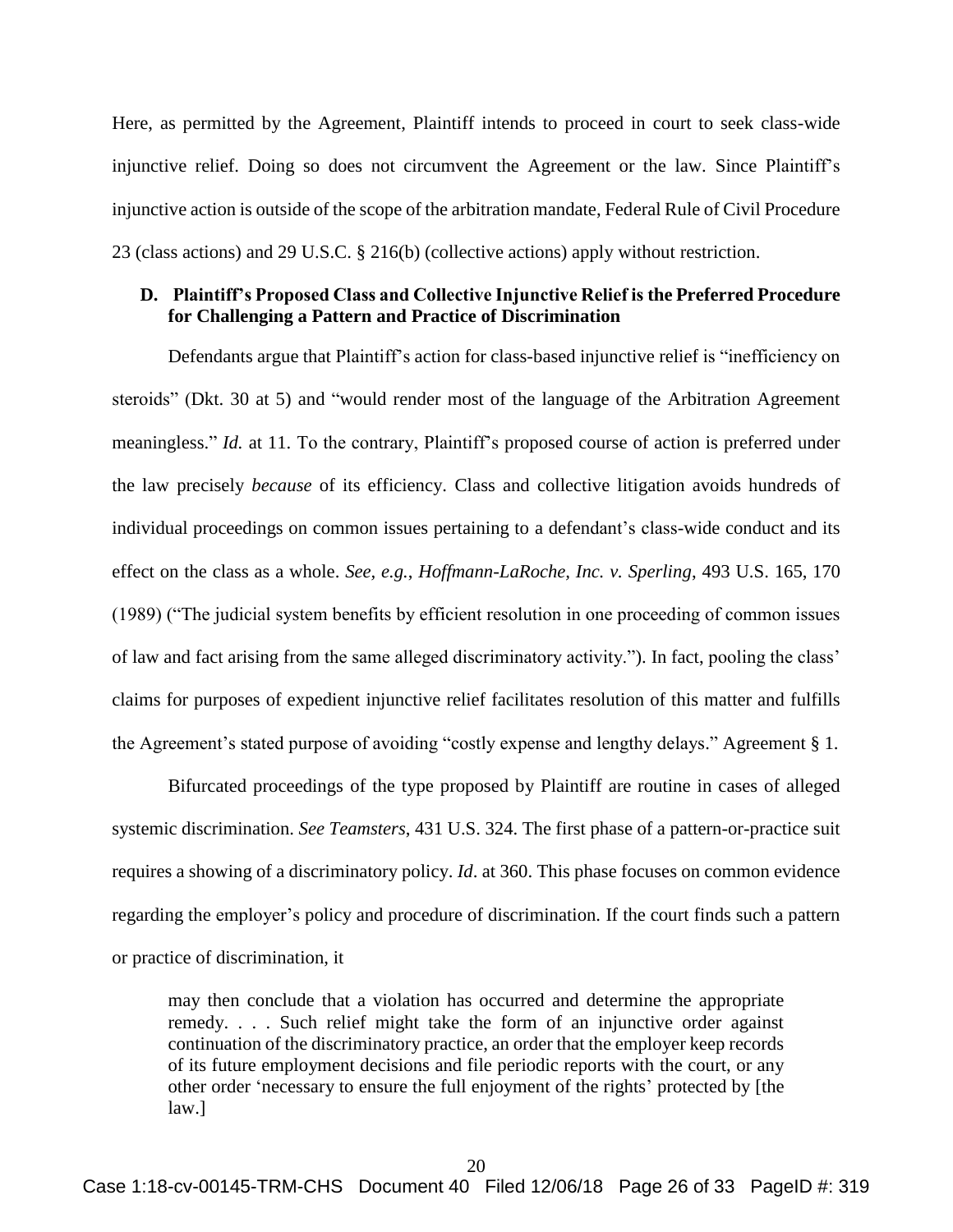*Id.* at 361. Then, in the remedial phase, individual employees may seek relief for specific harm they have suffered; the employer may demonstrate non-discriminatory reasons for any adverse employment actions. *Id*. *See also Thiessen v. GE Capital Corp*., 267 F.3d 1095, 1105-1108 (10th Cir. 2001) (describing the *Teamsters* procedure, including its various procedural advantages, in the context of an ADEA action and vacating decision to decertify collective action); *Coleman v. Gen. Motors Acceptance Corp.*, 220 F.R.D. 64, 81 (M.D. Tenn. 2004) ("The Courts of Appeals have repeatedly recognized the general rule that a 'class action suit seeking only declaratory and injunctive relief does not bar subsequent individual damages claims by class members, even if it is based on the same events.'").

Far from inefficient, the Sixth Circuit has long recognized that "[l]awsuits alleging classwide discrimination are particularly well suited for  $23(b)(2)$  treatment since the common claim is susceptible to a single proof and subject to a single injunctive remedy." *Senter*, 532 F.2d at 525. And, it is well-recognized that "authorizing the courts to issue broad injunctive relief is the cornerstone to eliminating discrimination in society. The ADEA, like Title VII of the Civil Rights Act of 1964, authorizes courts to award broad, class-based injunctive relief to achieve the purposes of the Act." *Gilmer v. Interstate/Johnson Lane Corp*., 500 U.S. 20, 41-42 (1991) (Stevens, J. dissenting) (citation omitted). Proceeding in two phases—a class-wide liability/injunctive phase and an individual remedial phase—is recognized as the most efficacious method of resolution.

Defendants' proposed alternative is that each employee impacted by their practice of discrimination individually arbitrate his or her claims. Each employee would start the process from scratch, repeatedly presenting similar evidence on whether Volkswagen adopted a Company-wide policy of age discrimination—such as evidence on the import of the Pact and its implementation in the United States, other statements and admissions of company leaders, and costly data analysis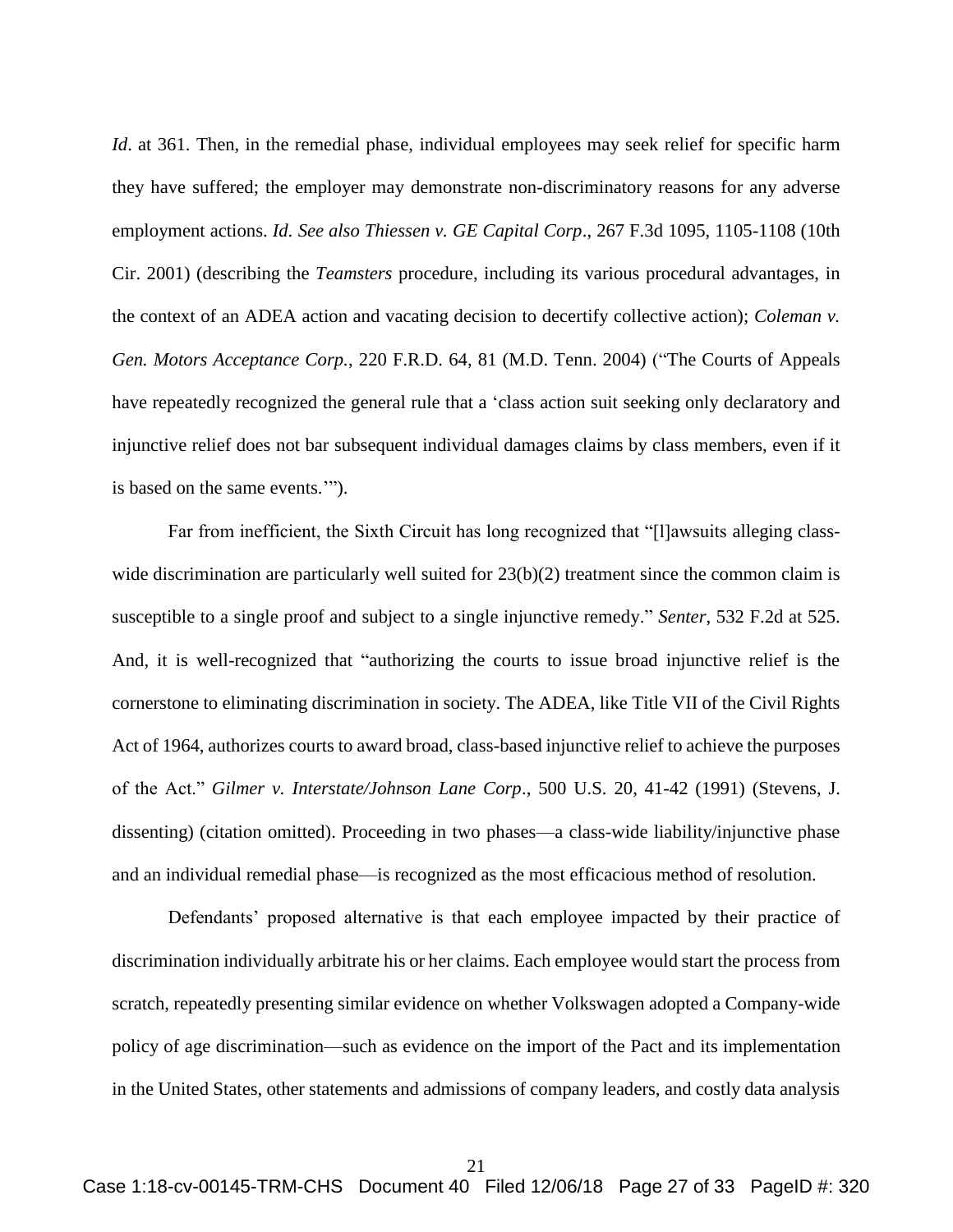and anecdotal evidence on patterns and trends of employment actions (demotions, transfers, layoffs) taken during the period in which the Pact has been in effect. Such a process is not only burdensome, it risks "inconsistent or varying adjudications with respect to individual class members that would establish incompatible standards of conduct for the party opposing the class[.]" Fed. R. Civ. P.  $23(b)(1)(A)$ . It could well be described as "inefficiency on steroids."

# <span id="page-27-0"></span>**E. At a Minimum, Plaintiff is Entitled to Seek Preliminary Injunctive Relief on a Representative Basis**

Volkswagen concedes that the Agreement entitles Plaintiff to seek preliminary injunctive relief during the pendency of arbitration proceedings. Accordingly, regardless of the outcome of Defendants' Motion, the Court should consider Plaintiff's Motion for a Preliminary Injunction (Dkt. 37) and issue an order blocking implementation of Volkswagen's Pact for the Future and restoring Plaintiff Manlove to his rightful position in the Company. Moreover, the Court should authorize corrective notice to the class members informing them of this action and the preliminary injunction against Volkswagen's discriminatory policy and plan to target older workers.

#### <span id="page-27-1"></span>**F. This Court Has Authority to Resolve the Current Dispute Over Arbitrability**

Volkswagen argues that the Court must refer the parties' dispute about the Court's subject matter jurisdiction to an arbitrator and defer to the arbitrator's decision as to "whether Plaintiff may pursue any injunction in court." Dkt. 30 at 8. This argument has no merit.

First, even where an agreement contains a delegation clause, such as the one in Section 10 of the Agreement here, the law does not require parties to send meritless arguments about arbitrability to the arbitrator. *See, e.g.*, *Turi v. Main St. Adoption Servs., LLP*, 633 F.3d 496, 511 (6th Cir. 2011) (Plaintiff's claims "are with equal clarity outside the scope of the parties' narrow arbitration clause and thus not even arguably subject to arbitration. . . . We therefore see no need for an arbitrator to decide the arbitrability of any of the plaintiffs' claims."). As discussed, the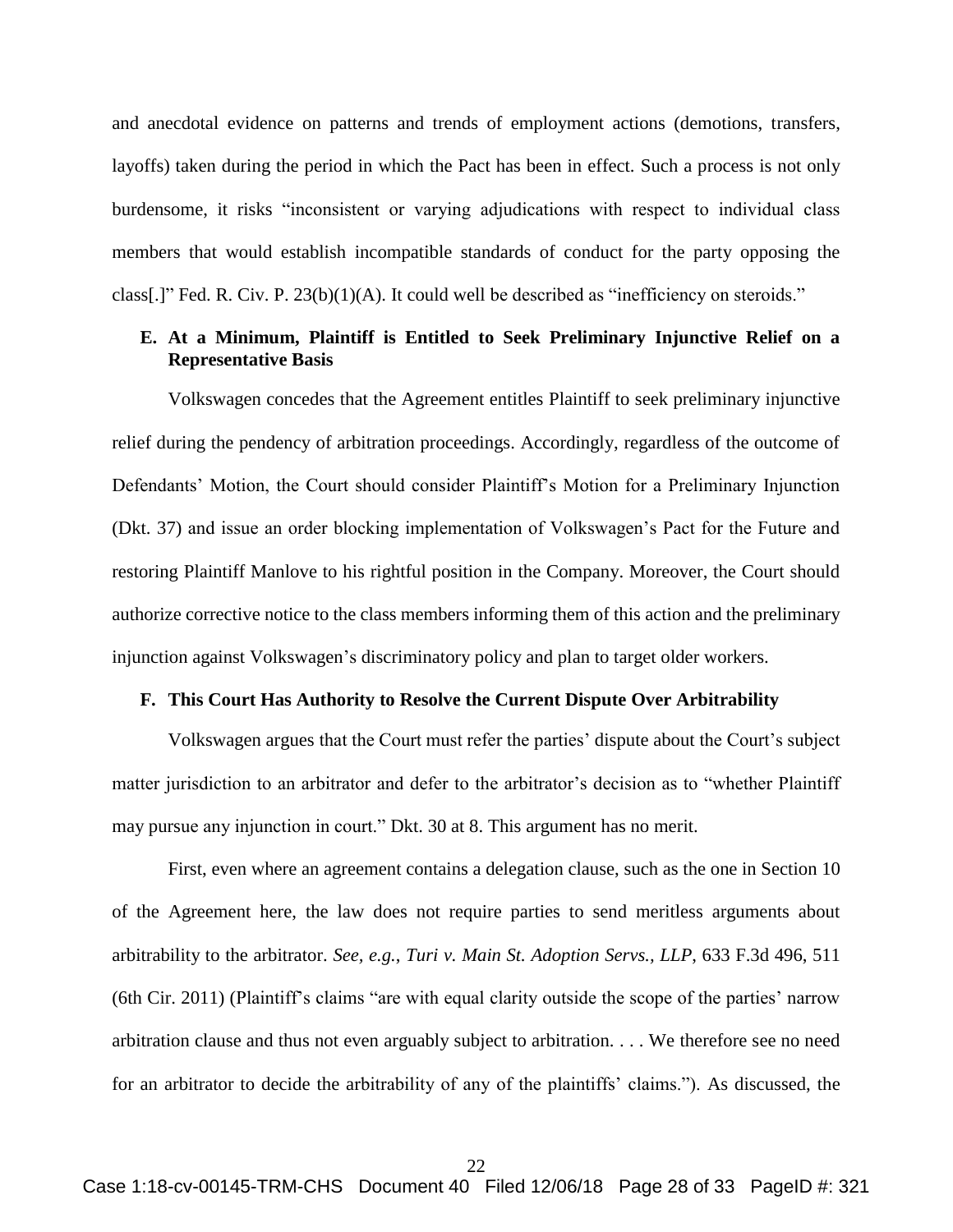Agreement's unambiguous carve-out for claims of injunctive relief to proceed in court places Plaintiff's claims squarely outside of the Agreement. Volkswagen is well aware that where a plain reading of the text establishes that the dispute at issue is not arbitrable, "the arbitrability issue is not even arguable and therefore it is not a matter for the arbitrator to decide." *Cinpres Gas Injection Ltd. v. Volkswagen Grp. of Am., Inc.*, No. 12-CV-13000, 2013 WL 11319318, at \*1 (E.D. Mich. Jan. 9, 2013).

This is for good reason. Volkswagen's interpretation of the Agreement "would require the parties to take all issues—no matter how unrelated these issues are to the parties' arbitration agreement—to the arbitrator for a threshold determination regarding arbitrability before such issues could properly be brought in court." *Turi*, 633 F. 3d at 507. This roundabout procedure is the height of inefficiency. There is no logical way to square the unambiguous language of Section 2—ensuring that "nothing in this Agreement shall be construed to restrict or prevent either party from pursuing injunctive relief in a court of competent jurisdiction"—with a mandate that every claim for injunctive relief must first be submitted to an arbitrator before then proceeding to court.

Second, the Agreement expressly authorizes the court to determine enforceability of the Agreement by adjudicating petitions to compel arbitration, or otherwise. *See* Agreement § 18. Plaintiff here does nothing more than seek enforcement of the Agreement as written.

Third, the question of the court's subject matter jurisdiction is a threshold question exclusively for the court to decide, as Volkswagen acknowledges in its papers. *See* Dkt. 30 at 6 ("[S]ubject matter jurisdiction is a threshold issue, which the Court must consider prior to reaching the merits of a case."). Nothing in the law requires the Court to defer the threshold question of its own subject matter jurisdiction to a private citizen who happens to serve as an arbitrator. Resolution of the question of subject matter jurisdiction under Fed. R. Civ. P. 12(b)(1) here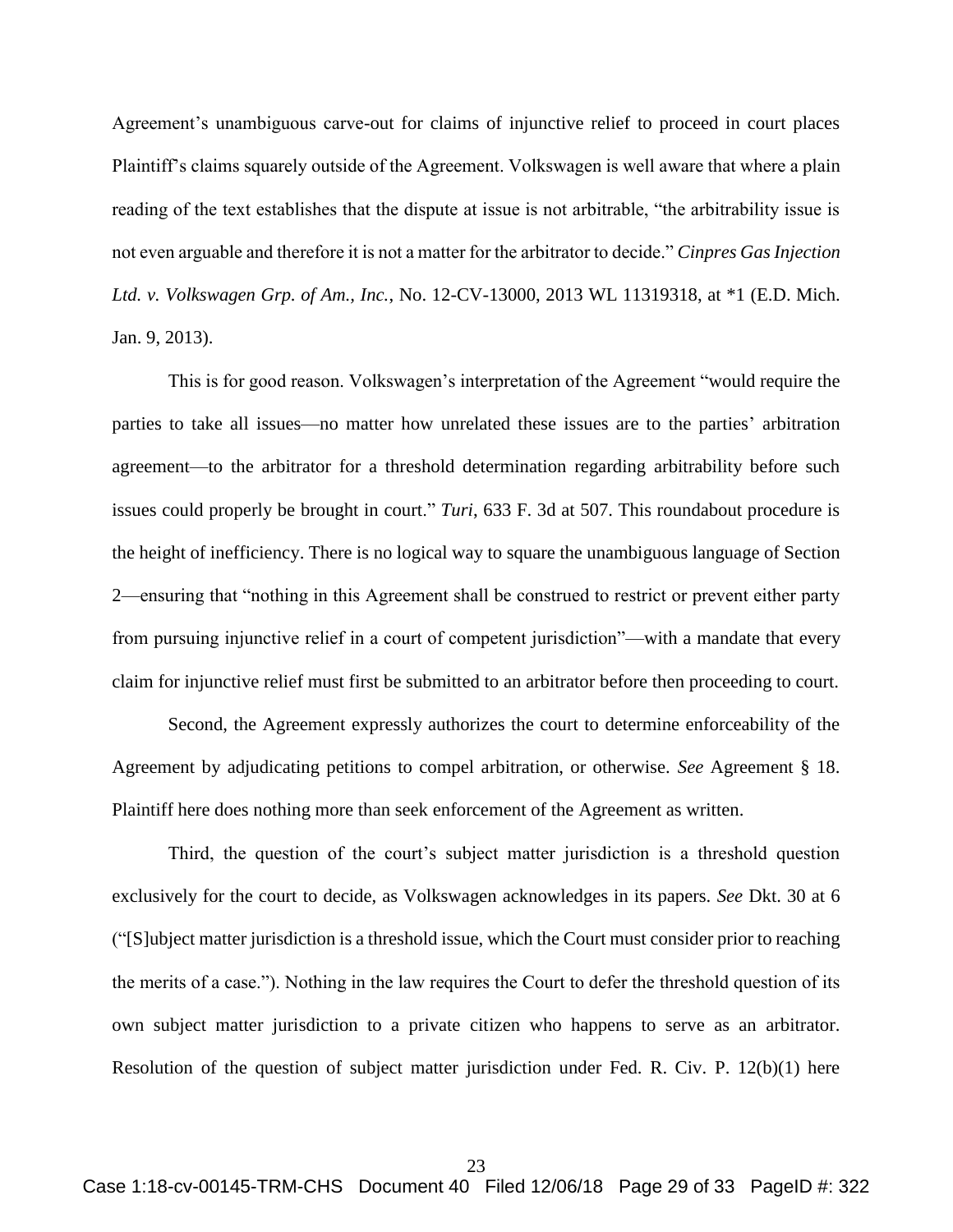necessarily requires "a limited review to determine whether the dispute is arbitrable; meaning that a valid agreement to arbitrate exists between the parties and that the specific dispute falls within the substantive scope of that agreement." *Penley v. NPC Int'l, Inc.*, No. 13-1031, 2014 WL 12634491, at \*2 (W.D. Tenn. July 25, 2014), *aff'd* 625 F. App'x 261 (6th Cir. 2015).

Finally, the present dispute concerns whether the parties formed an agreement to submit claims of injunctive relief to arbitration. Given the plain language of the Agreement, it is clear that they did not. This carve-out from arbitration for claims seeking injunctive relief applies with equal force to the delegation clause. Under the terms of the Agreement, as written, Plaintiff never formed an agreement to submit questions of arbitrability to an arbitrator where it would serve to "restrict or prevent" his ability to seek injunctive relief in court. Agreement § 2. Questions of formation are a threshold matter for the court to decide. *See, e.g.*, *Granite Rock Co. v. Int'l Bhd. of Teamsters*, 561 U.S. 287, 296 (2010) ("It is similarly well settled that where the dispute at issue concerns contract formation, the dispute is generally for courts to decide."). It is bedrock contract law that "[i]n order that there may be a meeting of the minds which is essential to the formation of a contract, the acceptance of the offer must be substantially as made." *Canton Cotton Mills v. Bowman Overall Co.*, 257 S.W. 398, 402 (Tenn. 1924). Here, Volkswagen offered an arbitration Agreement exempting claims for injunctive relief. Volkswagen cannot now, after acceptance of the offer "substantially as made," modify the terms of the Agreement, as this destroys the requisite "meeting of the minds" element of contract formation. Put another way, Volkswagen never offered, and Plaintiff never accepted, any agreement to submit claims for injunctive relief to arbitration.

Defendants' citation to *Patton v. Volkswagen Grp. of Am. Chattanooga Operations, LLC*, No. 1:16-CV-327-TAV-CHS, 2017 WL 1288677 (E.D. Tenn. Apr. 6, 2017) offers no support of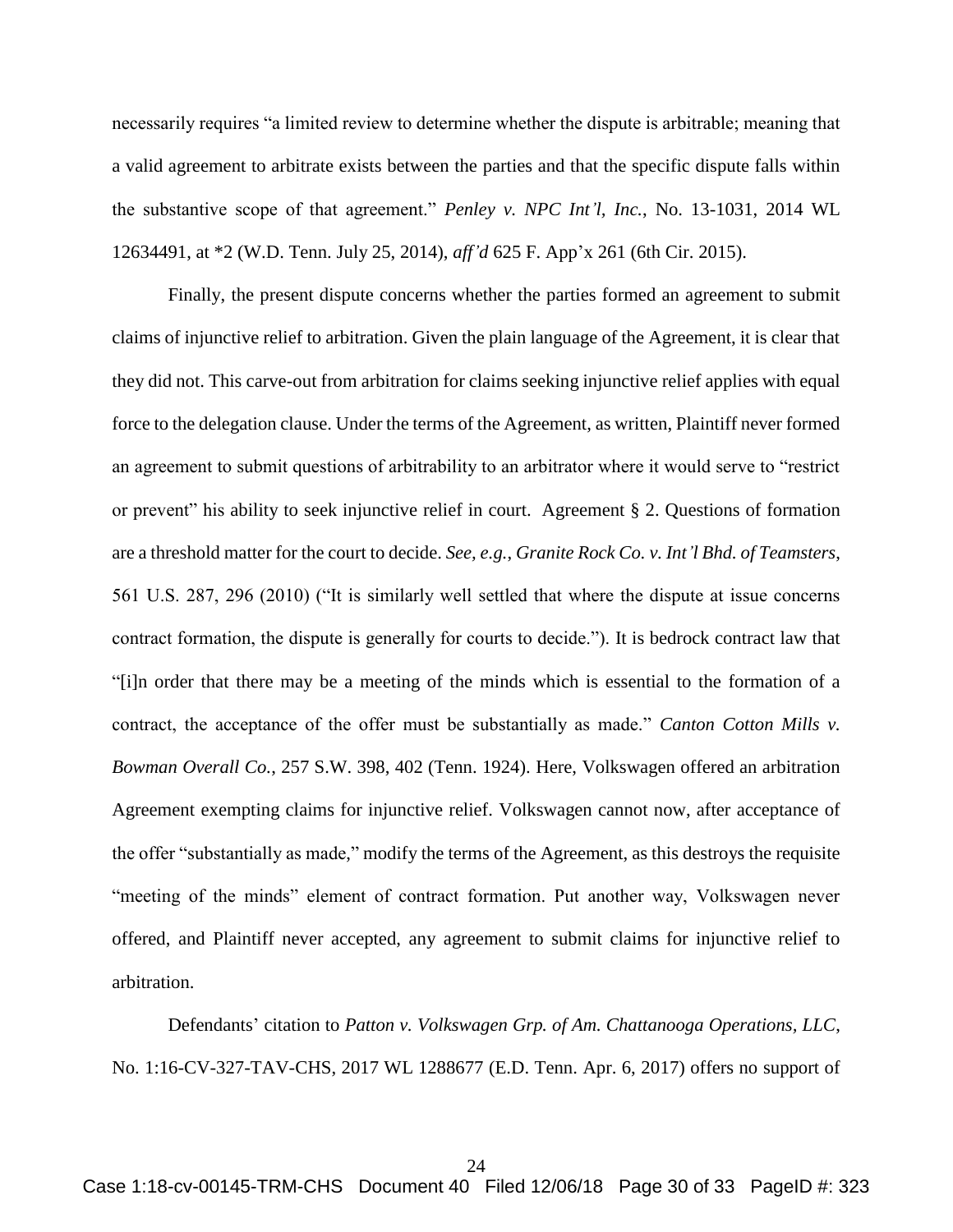its position. In *Patton*, a recent case also alleging age discrimination against Volkswagen, plaintiff challenged the entire arbitration agreement as unenforceable in general "because defendant fraudulently misrepresented the paperwork and because defendant did not give plaintiff adequate time to review the documents." *Id.* at \*4. Plaintiff sought a ruling that she could proceed in court on all claims, not just claims for injunctive relief. Far from requiring a determination on the face of the agreement that the claims were plainly not arbitrable—as the Court should here—the *Patton* court proceeded to rule against plaintiff on the substantive issue of arbitrability and enforceability. *Id*. at \*8-10.

### <span id="page-30-0"></span>**III. CONCLUSION**

 $\overline{a}$ 

Plaintiff pursues this action to stop Volkswagen from implementing its Pact for the Future to discriminate against and harm older workers. This is the quintessential situation for class-based injunctive relief. Volkswagen's Arbitration Agreement expressly allows for employees to seek such relief in Court, and the Motion to compel Plaintiff's claims into arbitration should be denied.<sup>10</sup>

<sup>&</sup>lt;sup>10</sup> Alternatively, in the event Plaintiff's claims are sent to arbitration, this action should be stayed, not dismissed, pursuant to 9 U.S.C. § 3. The Sixth Circuit has recently confirmed that a court shall stay, rather than dismiss, a proceeding where 1) the issue is found to be arbitrable, 2) one of the parties has applied for a stay, and 3) the party requesting the stay is not in default in proceeding with arbitration. *Hilton v. Midland Funding, LLC*, 687 F. App'x 515, 518 (6th Cir. 2017).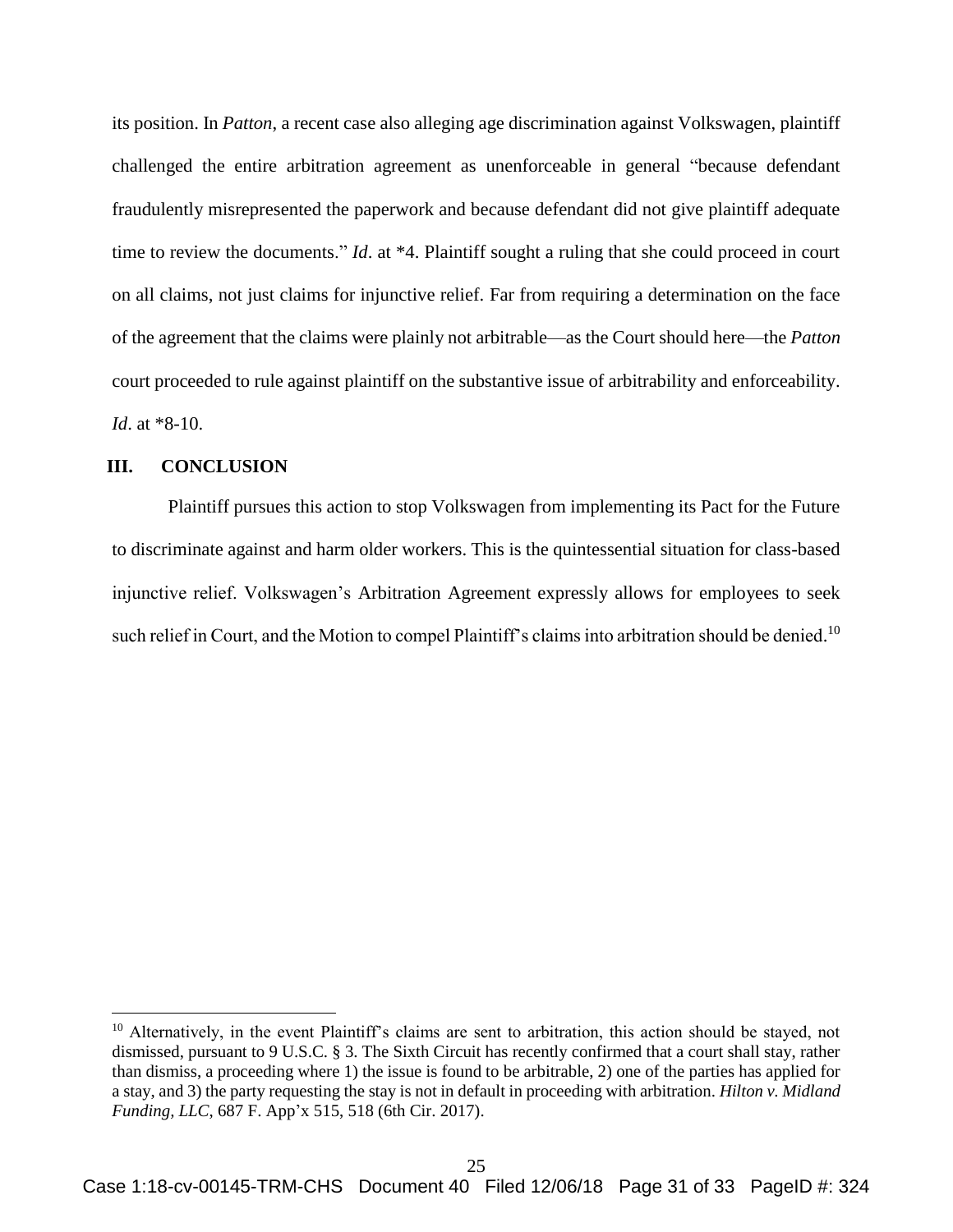Dated: December 6, 2018 Respectfully submitted,

s/*Kevin Sharp*

Kevin H. Sharp (TN BPR 016287) Leigh Anne St. Charles (TN BPR 036945) **SANFORD HEISLER SHARP, LLP** 611 Commerce Street, Suite 3100 Nashville, Tennessee 37203 Telephone: (615) 434-7000 Facsimile: (615) 434-7020 ksharp@sanfordheisler.com lstcharles@sanfordheisler.com

Andrew Melzer (*pro hac vice)* **SANFORD HEISLER SHARP, LLP** 1350 Avenue of the Americas, 31st Floor

New York, NY 10019 Telephone:(646) 402-5657 Facsimile: (646) 402-5651 amelzer@sanfordheisler.com

*Attorneys for Plaintiff*